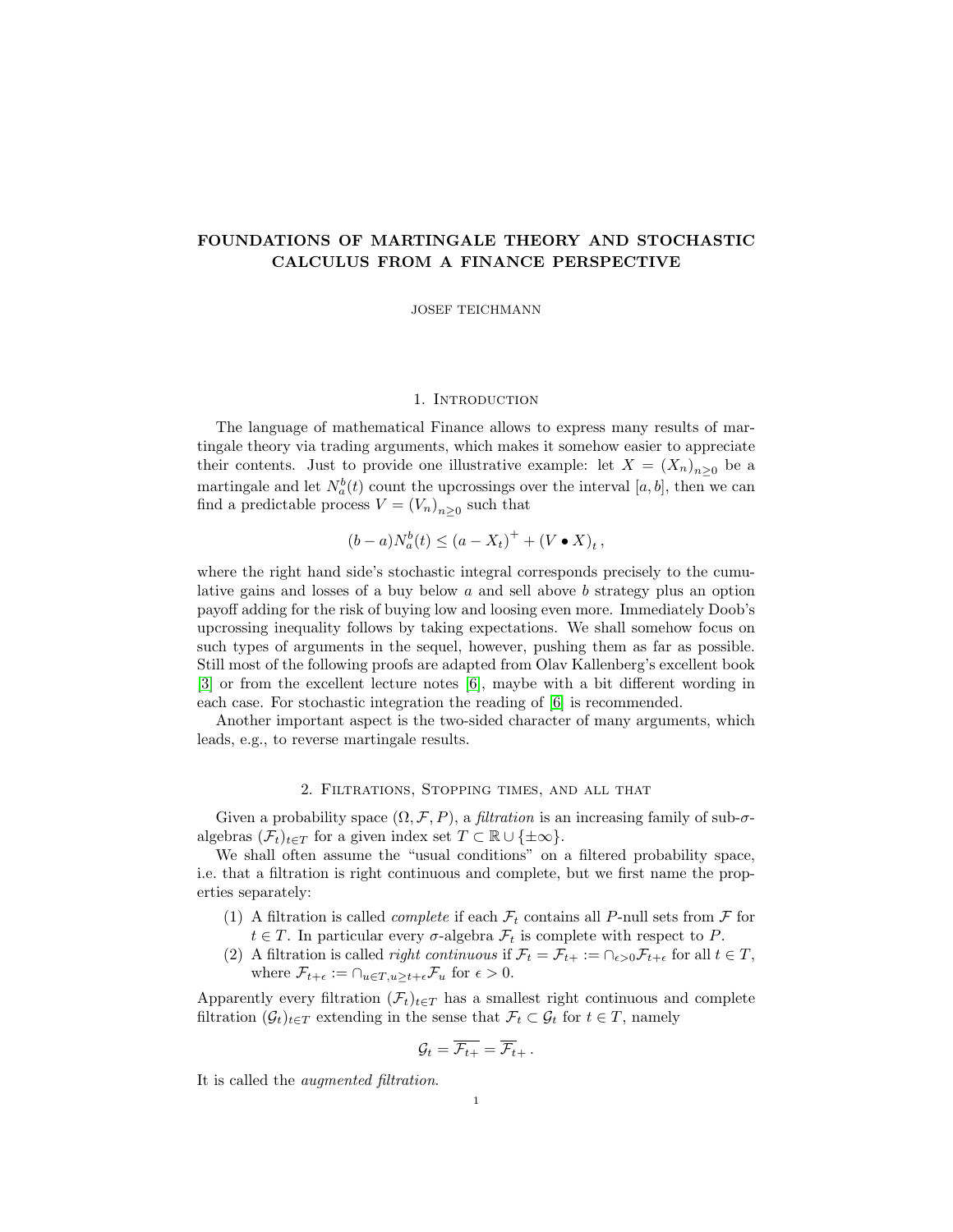#### ${\rm JOSEF~TEICHMANN}$

Notice that usual conditions are necessary if one expects P-nullsets to be part of  $\mathcal{F}_0$  to guarantee the process to be adapted, which appears in constructions like regularization procedures. For most purposes right continuous filtrations are enough to obtain regularized processes (e.g. with cadlag trajectories) outside a P-nullset.

**Definition 2.1.** A  $T \cup \{\infty\}$ -valued random variable  $\tau$  is called an  $(\mathcal{F}_t)_{t \in T}$ -stopping time or  $(\mathcal{F}_t)_{t\in T}$ -optional time if  $\{\tau \leq t\} \in \mathcal{F}_t$  for all  $t \in T$ . A  $T \cup \{\infty\}$ -valued random variable  $\tau$  is called a weakly  $(\mathcal{F}_t)_{t\in T}$ -optional time if  $\{T < t\} \in \mathcal{F}_t$  for all  $t \in T$ .

We can collect several results:

- (1) Let  $(\mathcal{F}_t)_{t\in T}$  be a right continuous filtration, then every weak optional time is optional.
- (2) Suprema of sequences of optional times are optional, infima of sequences of weakly optional times are weakly optional.
- (3) Any weakly optional time  $\tau$  taking values in  $\mathbb{R}\cup\{\pm\infty\}$  can be approximated by some countably valued optional time  $\tau_n \searrow \tau$ , take for instance  $\tau_n :=$  $2^{-n}[2^n \tau + 1].$

A stochastic process is a family of random variables  $(X_t)_{t\in T}$  on a filtered probability space  $(\Omega, \mathcal{F}, P)$ . The process is said to be  $(\mathcal{F}_t)_{t \in T}$ -adapted if  $X_t$  is  $\mathcal{F}_t$ measurable for all  $t \in T$ . Two stochastic processes  $(X_t)_{t \in T}$  and  $(Y_t)_{t \in T}$  are called versions of each other if  $X_t = Y_t$  almost surely for all  $t \in T$ , i.e. for every  $t \in T$ there is a null set  $N_t$  such that  $X_t(\omega) = Y_t(\omega)$  for  $\omega \notin N_t$ . Two stochastic processes  $(X_t)_{t>0}$  and  $(Y_t)_{t>0}$  are called *indistinguishable* if almost everywhere  $X_t = Y_t$  for all  $t \in T$ , i.e. there is a set N such that for all  $t \in T$  equality  $X_t(\omega) = Y_t(\omega)$  holds true for  $\omega \notin N$ . A stochastic process is called cadlag or RCLL (caglad or LCRL) if the sample paths  $t \mapsto X_t(\omega)$  are right continuous and have limits at the left side (left continuous and have limits at the right hand side). Given a stochastic process  $(X_t)_{t\in T}$  we denote by  $\hat{X}$  the associated mapping from  $T \times \Omega$  to R, which maps  $(t, \omega)$  to  $X_t(\omega)$ .

Given a general filtration: a stochastic process  $(X_t)_{t\in T}$  is called progressively measureable or progressive if  $\hat{X}$  :  $((T \cap [-\infty, t]) \times \Omega, \mathcal{B}(T \cap [-\infty, t]) \otimes \mathcal{F}_t) \to \mathbb{R}$  is measureable for all t. An adapted stochastic process with right continuous paths (or left continuous paths) almost surely is progressively measureable. A stochastic process  $(X_t)_{t\geq 0}$  is called measureable if  $\hat{X}$  is measureable with respect to the product  $\sigma$  algebra. A measureable adapted process has a progressively measureable modification, which is a complicated result.

Given a general filtration we can consider an associated filtration on the convex hull  $\overline{T}$  of T, where right from right-discrete points (i.e.  $t \in T$  such that there is  $\delta > 0$  with  $|t, t + \delta \cap T = \emptyset$ , a right continuous extension is performed. We can introduce two  $\sigma$ -algebras on  $\overline{T} \times \Omega$ , namely the one generated by left continuous processes (the predictable  $\sigma$ -algebra) and the one generated by the right continuous processes (the optional  $\sigma$ -algebra). Given a stochastic processes  $(X_t)_{t\in\mathcal{T}}$  then we call it predictable if there is a predictable extension on  $\overline{T}$ .

Most important stopping times are hitting times of stochastic processes  $(X_t)_{t \in T}$ : given a Borel set B we can define the hitting time  $\tau$  of a stochastic process  $(X_t)_{t\in\mathcal{I}}$ via

$$
\tau = \inf\{t \in T \mid X_t \in B\}.
$$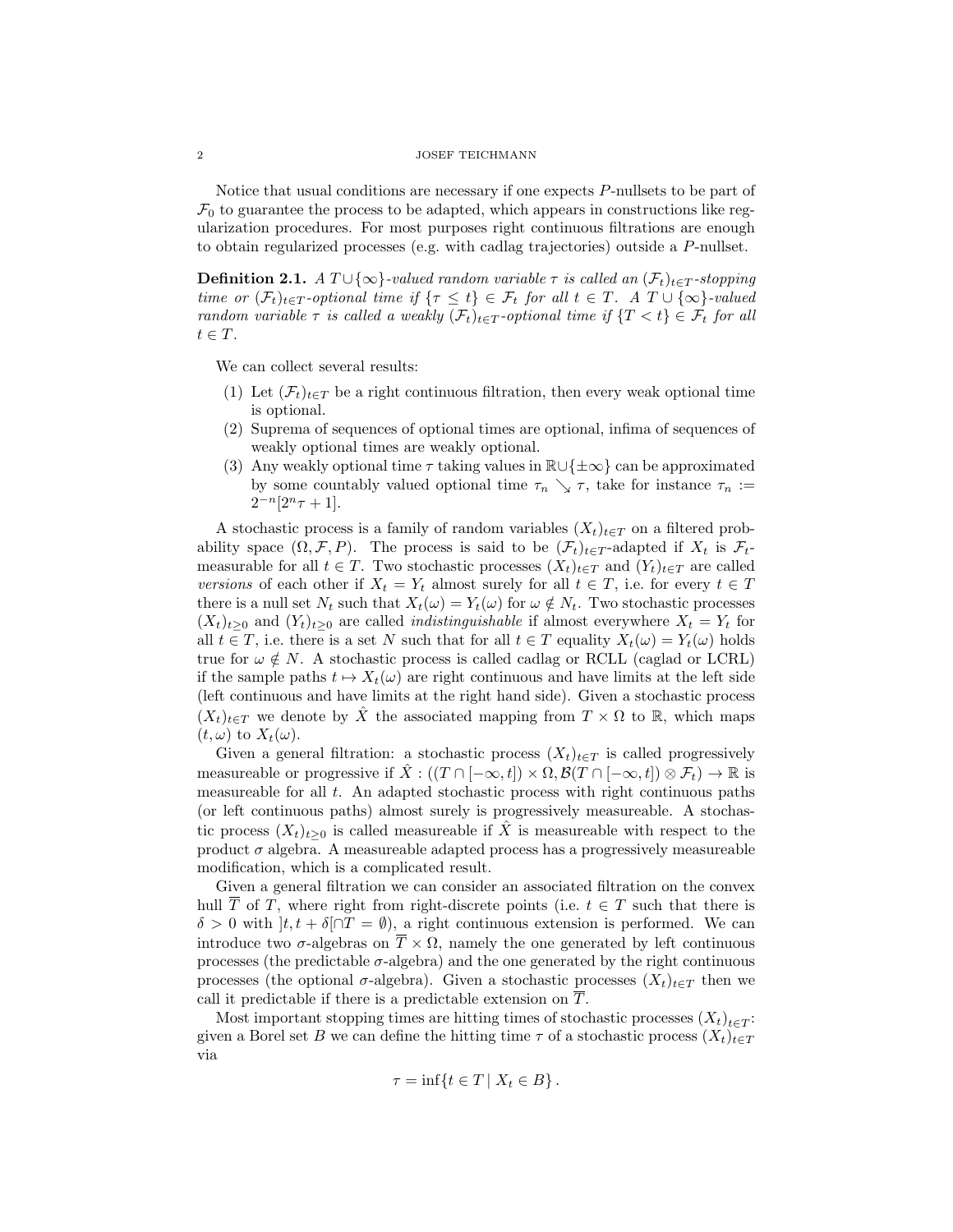There are several profound results around hitting times useful in potential theory, we provide some simple ones:

- (1) Let  $(X_t)_{t\in T}$  be an  $(\mathcal{F}_t)_{t\in T}$ -adapted right continuous process with respect to a general filtration and let  $B$  be an open set, then the hitting time is a weak  $(\mathcal{F}_t)_{t \in T}$ -stopping time.
- (2) Let  $(X_t)_{t\in T}$  be an  $(\mathcal{F}_t)_{t\in T}$ -adapted continuous process with respect to a general filtration and let  $B$  be a closed set, then the hitting time is a  $(\mathcal{F}_t)_{t \in T}$ -stopping time.
- (3) It is a very deep result in potential theory that all hitting times of Borel subsets are  $(\mathcal{F}_t)_{t \in T}$ -stopping times, if usual conditions are satisfied and the process is progressively measurable (Debut theorem).

The  $\sigma$ -algebra  $\mathcal{F}_t$  represents the set of all (theoretically) observable events up to time t including t, the stopping time  $\sigma$ -algebra  $\mathcal{F}_{\tau}$  represents all (theoretically) observable events up to  $\tau$ :

$$
\mathcal{F}_{\tau} = \{ A \in \mathcal{F}, A \cap \{ \tau \le t \} \in \mathcal{F}_t \text{ for all } t \in T \}.
$$

**Definition 2.2.** A stochastic process  $(X_t)_{t \in T}$  is called martingale (submartingale, supermartingale) with respect to a filtration  $(\mathcal{F}_t)_{t\in T}$  if

$$
E[X_t | \mathcal{F}_s] = X_s
$$

for  $t \geq s$  in T  $(E[X_t | \mathcal{F}_s] \geq X_s$  for submartingales,  $E[X_t | \mathcal{F}_s] \leq X_s$  for supermartingales).

**Proposition 2.3.** Let  $M$  be a martingale on an arbitrary index set  $T$  with respect to a filtration  $(\mathcal{G}_t)_{t \in T}$ . Assume a second filtration  $(\mathcal{F}_t)_{t \in T}$  such that  $\mathcal{F}_t \subset \mathcal{G}_t$  for  $t \in T$  and assume that M is actually also F adapted, then M is also a martingale with respect to the filtration  $(\mathcal{F}_t)_{t \in T}$ .

Proof. The proof is a simple consequence of the tower property

$$
\mathbb{E}\left[M_t|\mathcal{F}_s\right]=\mathbb{E}\left[\left.\mathbb{E}\left[M_t|\mathcal{G}_s\right]\right|\mathcal{F}_s\right]=\mathbb{E}\left[\left.M_s\right|\mathcal{F}_s\right]=M_s
$$

for  $s \leq t$  in T.

Remember the Doob-Meyer decomposition for any integrable adapted stochastic process  $(X_t)_{t \in \mathbb{N}}$  on a *countable index set*  $T$ : there is a unique martingale M and a unique predictable process A with  $A_0 = 0$  such that  $X = M + A$ . It can be defined directly via

$$
A_t := \sum_{s < t} E[X_{s+1} - X_s \mid \mathcal{F}_s]
$$

for  $t \in \mathbb{N}$ , and  $M = X - A$ . The decomposition is unique since a predictable martingale starting at 0 vanishes. If  $X$  is a super-martingale, then the Doob-Meyer decomposition  $X = M - A$  yields a martingale and an decreasing process  $-A$ . We shall need in the sequel a curious inequality for bounded, non-negative supermartingales, see [\[4\]](#page-18-2) (from where we borrow the proof). We state first a lemma for super-martingales of the type  $X_s = E[A_\infty | \mathcal{F}_s] - A_s$ , for  $s \geq 0$ , where A is a non-negative increasing process with limit at infinity  $A_{\infty}$  (such a super-martingale is called a potential). Assume  $0 \le X \le c$ , then

$$
E[A^p_{\infty}] \le p!c^{p-1}E[X_0],
$$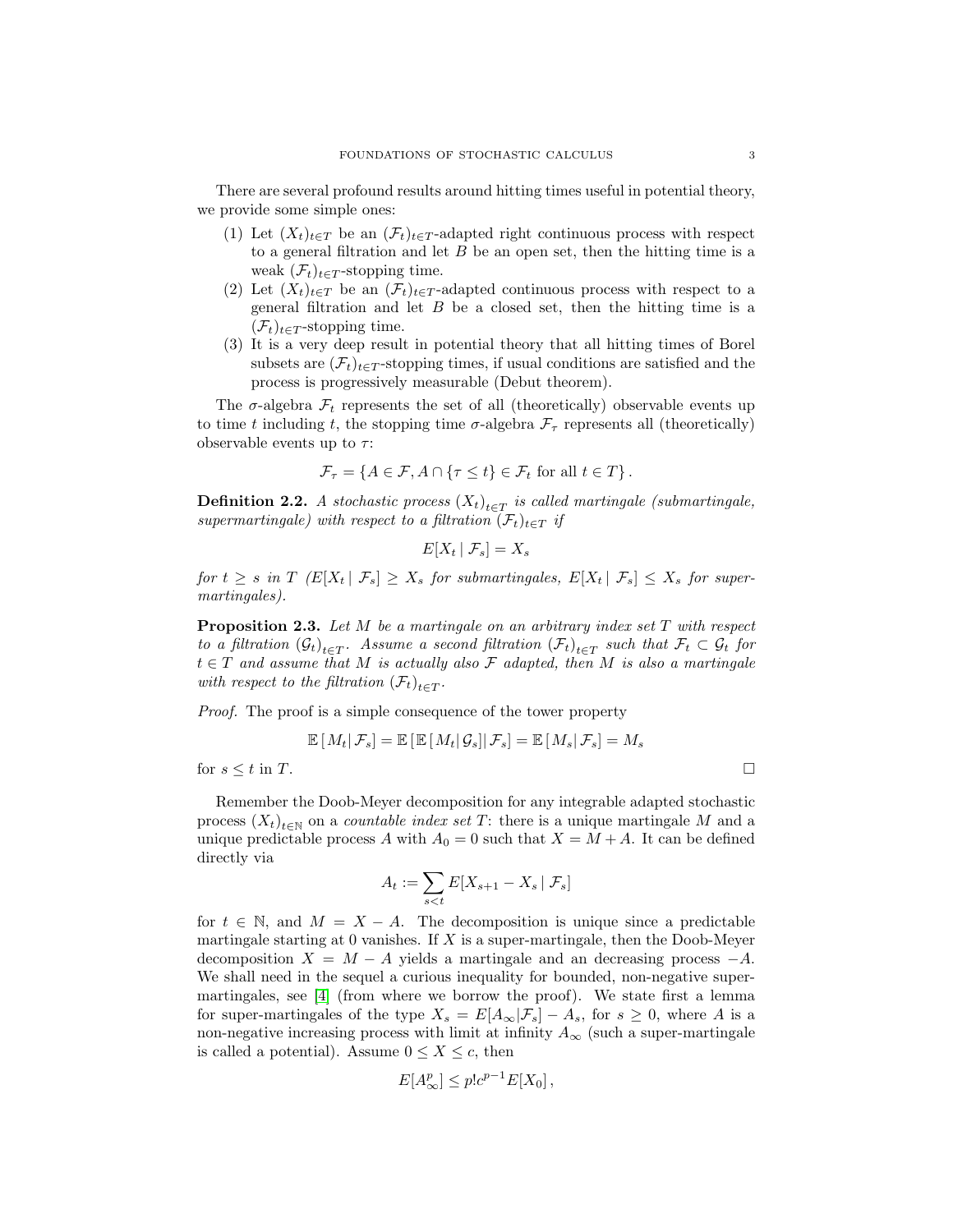for natural numbers  $p \geq 1$ . Indeed

$$
A_{\infty}^{p} = \sum_{i_{1},...,i_{p}} (A_{i_{1}+1} - A_{i_{1}}) \dots (A_{i_{p}+1} - A_{i_{p}})
$$
  
=  $p \sum_{j} \sum_{j_{1},...,j_{p-1} \leq j} (A_{j_{1}+1} - A_{j_{1}}) \dots (A_{j_{p-1}+1} - A_{j_{p-1}}) (A_{j+1} - A_{j})$   
=  $p \sum_{j_{1},...,j_{p-1}} (A_{j_{1}+1} - A_{j_{1}}) \dots (A_{j_{p-1}+1} - A_{j_{p-1}}) (A_{\infty} - A_{j_{1}} \vee \dots \vee j_{p-1}).$ 

Taking expectations, observing that all terms except the last one are measurable with respect to  $\mathcal{F}_{j_1 \vee \ldots \vee j_{p-1}}$  and inserting

$$
X_{j_1 \vee \ldots \vee j_{p-1}} = E[A_{\infty} - A_{j_1 \vee \ldots \vee j_{p-1}} | \mathcal{F}_{j_1 \vee \ldots \vee j_{p-1}}] \leq c
$$

we obtain the recursive inequality

<span id="page-3-0"></span>
$$
E[A^p_{\infty}] \le pE[A^{p-1}_{\infty}]c \,,
$$

which leads by induction to the desired result. Taking now any *non-negative super*martingale  $0 \leq X \leq c$ , then

$$
E[A^p_{\infty}] \le p!c^{p-1}E[X_0]
$$

for natural numbers  $p \geq 1$ . Notice that for bounded super-martingales the limits to infinity exist due to martingale convergence results, see below Lemma [4.1.](#page-8-0)

Let us now consider a non-negative super-martingale  $X$  bounded by a constant  $c \ge 0$ , then we can apply the previous inequality for the potential  $X_0, \ldots, X_n, X_\infty, 0, 0, \ldots$ with corresponding  $\tilde{A}_{\infty} = A_n + E[X_n - X_{\infty} | \mathcal{F}_n] + X_{\infty} \geq A_n + X_{\infty}$ . If we let n tend to  $\infty$ , we obtain the result, namely that

$$
E[M^p_{\infty}] \le p!c^{p-1}E[X_0],
$$

since  $M_{\infty} = A_{\infty} + X_{\infty}$ .

### 3. Optional Sampling: the discrete case

The most important theorem of this section is Doob's optional sampling theorem: it states that the stochastic integral, often also called martingale transform, with respect to a martingale is again a martingale. Most of the proofs stem from Olav Kallenberg's book [\[3\]](#page-18-0).

Let us consider a finite index set T, a stochastic process  $X = (X_t)_{t \in T}$  and an increasing sequence of stopping times  $(\tau_k)_{k\geq 0}$  taking values in T together with bounded random variables  $V_k$ , which are  $\mathcal{F}_{\tau_k}$ , then

$$
V_t := \sum_{k \ge 0} V_k \mathbb{1}_{\{\tau_k < t \le \tau_{k+1}\}}
$$

is a predictable process. We call such processes simple predictable and we can define the stochastic integral (as a finite sum)

$$
(V \bullet X)_{s,t} := \sum_{k \geq 0} V_k(X_{s \vee t \wedge \tau_{k+1}} - X_{s \vee t \wedge \tau_k}).
$$

By simple conditioning arguments we can prove the following proposition: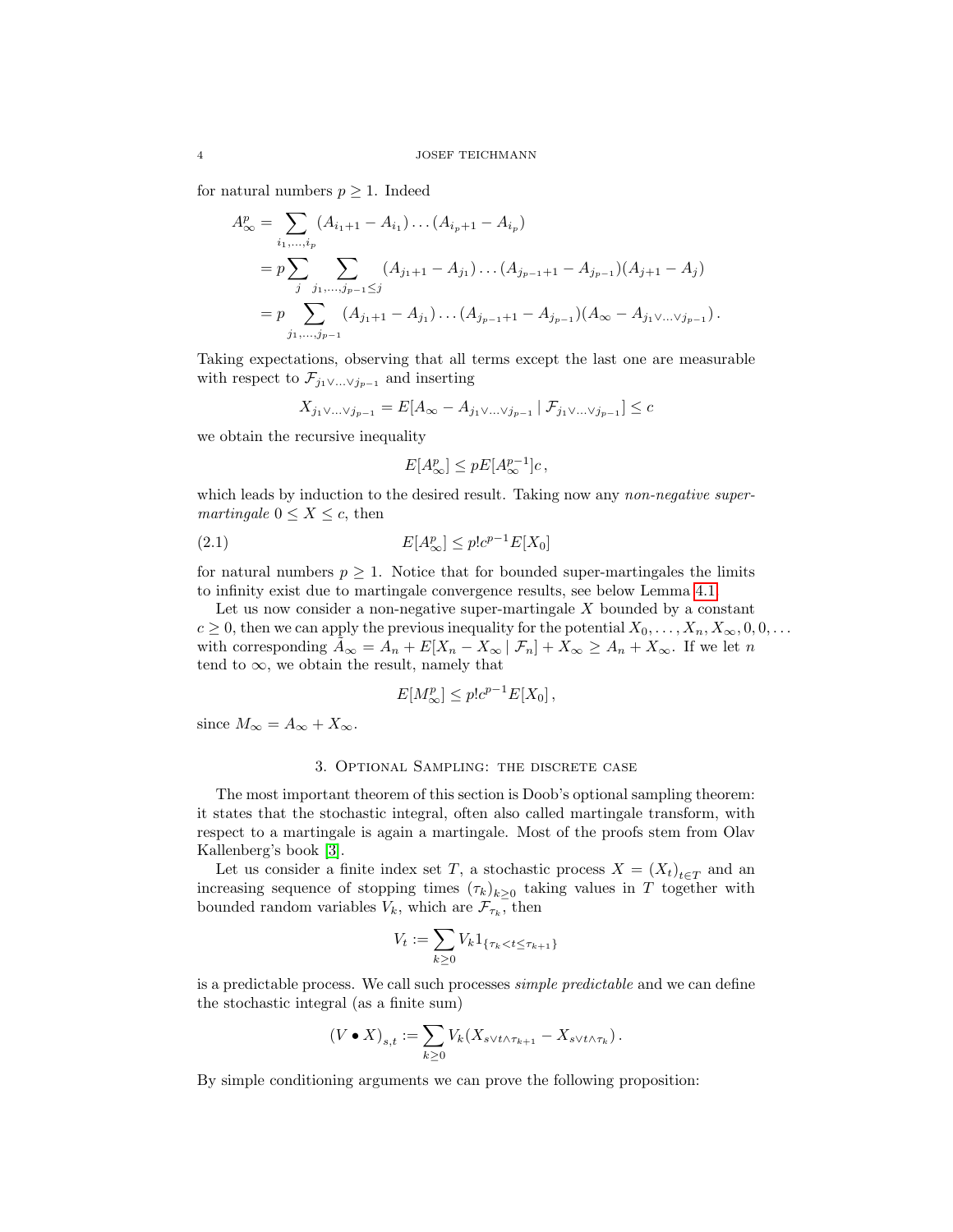<span id="page-4-0"></span>**Proposition 3.1.** Assume that the stopping times are deterministic and let X be a martingale, then  $(V \bullet X)$  is a martingale. If X is a sub-martingale and  $V \geq 0$ , then  $(V \bullet X)$  is a sub-martingale, too. Furthermore it always holds that  $(V \bullet (W \bullet X)) =$  $(VW \bullet X)$  (Associativity).

This basic proposition can be immediately generalized by considering stopping times instead of deterministic times, since for any two stopping times  $\tau_1 \leq \tau_2$  taking values in T we have

$$
1_{\{\tau_1 < t \le \tau_2\}} = \sum_{k \ge 0} 1_{\{\tau_1 < t \le \tau_2\}} 1_{\{t_k < t \le t_{k+1}\}}
$$

for the sequence  $t_0 < t_1 < t_2 < \dots$  exhausting the finite set T. Whence we can argue by Associativity  $(V \bullet (W \bullet X)) = (V W \bullet X)$  that we do always preserve the martingale property, or the sub-martingale property, respectively, in case of non-negative integrands.

We obtain several simple conclusions from these basic facts:

- (1) A stochastic process X is a martingale if and only if for each pair  $\sigma$ ,  $\tau$  of stopping times taking values in T we have that  $E[M_\tau] = E[M_\sigma]$ .
- (2) For any stopping time  $\tau$  taking values in  $T \cup {\infty}$  and any process M the stopped process  $M^{\tau}$

$$
M^\tau_t:=M_{\tau\wedge t}
$$

for  $t \in T$  is well defined. If M is a (sub)martingale,  $M^{\tau}$  is a (sub)martingale, too, with respect to  $(\mathcal{F}_t)_{t \in \mathcal{T}}$  and with respect to the stopped filtration  $(\mathcal{F}_{t\wedge\tau})_{t\in T}$ .

(3) For two stopping times  $\sigma$ ,  $\tau$  taking values in T, and for any martingale M we obtain

$$
\mathbb{E}[M_{\tau}|\mathcal{F}_{\sigma}] = M_{\sigma \wedge \tau}.
$$

For this property we just use that  $(M_t - M_{t \wedge \tau})_{t \in T}$  is a martingale with respect to  $(\mathcal{F}_t)_{t \in T}$  as difference of two martingales. Stopping this martingale with  $\sigma$  leads to a martingale with respect to  $(\mathcal{F}_{t \wedge \sigma})_{t \in T}$ , whose evaluation at sup T and conditional expectation on  $\mathcal{F}_{\sigma}$  leads to the desired property.

These basic considerations are already sufficient to derive fundamental inequalities, from which the important set of maximal inequalities follows.

<span id="page-4-1"></span>**Theorem 3.2.** Let X be a submartingale on a finite index set  $T$  with maximum  $supT \in T$ , then for any  $r \geq 0$  we have

$$
rP[\sup_{t \in T} X_t \ge r] \le E[X_{\sup T} \mathbf{1}_{\{\sup_{t \in T} X_t \ge r\}}] \le E[X_{\sup T}^+]
$$

and

$$
rP[\sup_{t \in T} |X_t| \ge r] \le 3 \sup_{t \in T} E[X_t].
$$

*Proof.* Consider the stopping time  $\tau = \inf\{s \in T | X_s \geq r\}$  (which can take the value  $\infty$ ) and the predictable strategy

$$
V_t := 1_{\{\tau \le \sup T\}} 1_{\{\tau < t \le \sup T\}} \,,
$$

then  $E[(V \bullet X)] \geq 0$  by Proposition [3.1,](#page-4-0) hence the first assertion follows. For the second one take  $X = M + A$  the Doob-Meyer decomposition of X and consider the first inequality for  $-M$ , hence

$$
rP[\inf_{t \in T} X_t \leq -r] \leq E[M_{\sup T}^-] \leq E[X_{\sup T}] - E[M_{\sup T}] \leq 2 \sup_{t \in T} E[X_t],
$$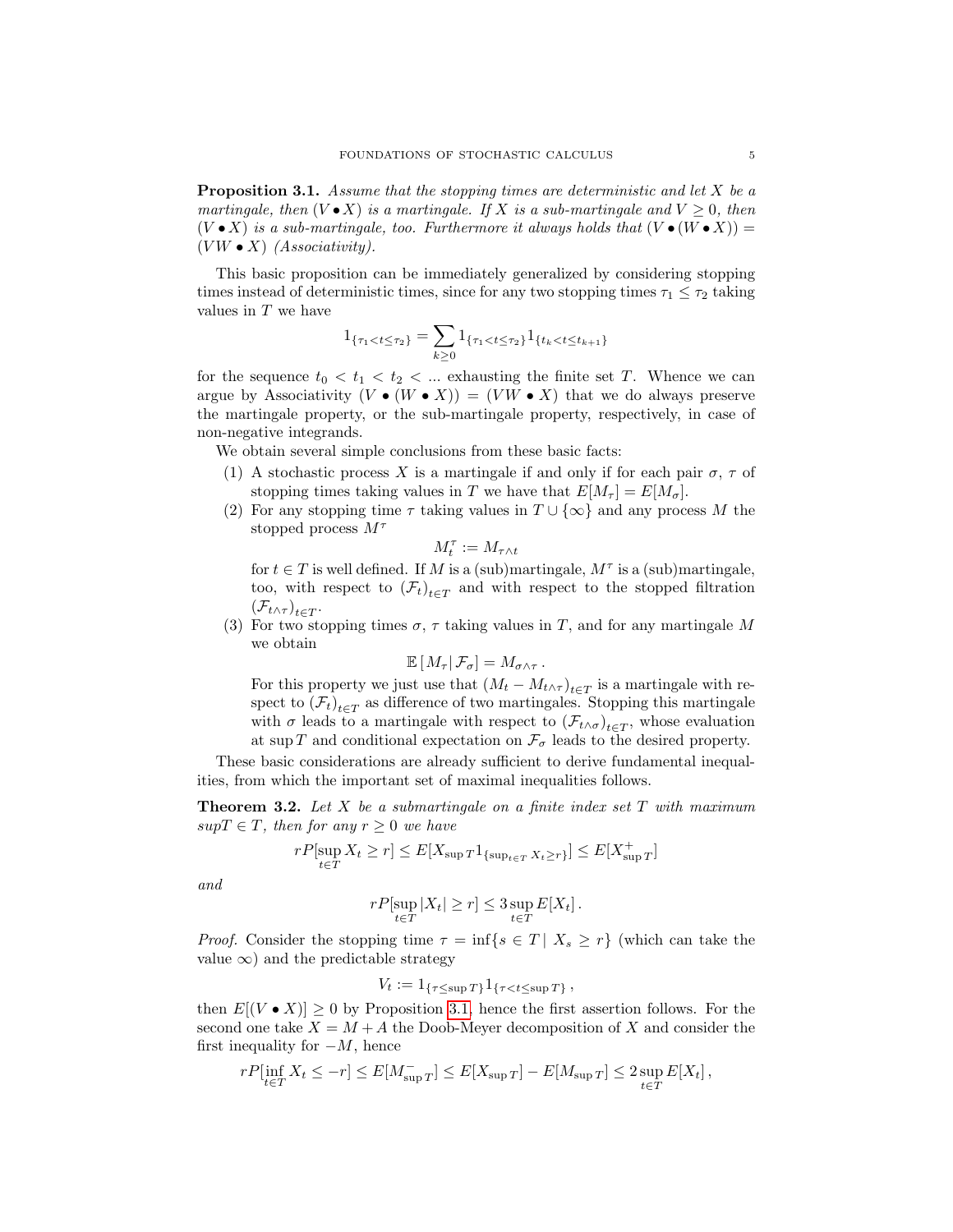which combined with the first inequality yields the result.  $\Box$ 

<span id="page-5-0"></span>**Theorem 3.3.** Let M be a martingale on a finite index set T with maximum sup  $T$ 

$$
E[\sup_{t \in T} |M_t|^p] \le \left(\frac{p}{p-1}\right)^p E[|M_{\sup T}|^p]
$$

for all  $p > 1$ .

Proof. We apply the Levy-Bernstein inequalities from Theorem [3.2](#page-4-1) to the submartingale  $|M|$ . This yields by Fubini's theorem and the Hölder inequality

$$
E[\sup_{t \in T} |M_t|^p] = p \int_0^\infty P[\sup_{t \in T} |M_t| > r] r^{p-1} dr
$$
  
\n
$$
\leq p \int_0^\infty E[|M_{\sup T}| 1_{\{\sup_{t \in T} |M_t| \geq r\}}] r^{p-2} dr
$$
  
\n
$$
= pE[|M_{\sup T}| \int_0^{\sup_{t \in T} |M_t|} r^{p-2} dr]
$$
  
\n
$$
= (\frac{p}{p-1}) E[|M_{\sup T}| \sup_{t \in T} |M_t|^{p-1}] \leq ||M_{\sup T}||_p ||\sup_{t \in T} |M_t|^{p-1}||_q,
$$

which yields the result.  $\Box$ 

Finally we prove Doob's upcrossing inequality, which is the heart of all further convergence theorems, upwards or downwards. Consider an interval  $[a, b]$  and consider a submartingale X, then we denote by  $N([a, b], X)$  the number of upcrossings of a trajectory of  $X$  from below  $a$  to above  $b$ . We have the following fundamental lemma:

**Lemma 3.4.** Let  $X$  be s submartingale, then

$$
E[N([a,b],X)] \le \frac{(X_{\sup T} - a)^+}{b - a}
$$

*Proof.* Consider the submartingale  $(X - a)^+$  instead of X, since the number of upcrossings over  $[0, b - a]$  for  $(X - a)^+$  coincides with the number of upcrossings over [a, b] for X. Denote furthermore  $\tau_0 = \min T$ , then define recursively the stopping times

$$
\sigma_k := \inf\{t \ge \tau_{k-1} \mid X_t = 0\}
$$

and

$$
\tau_k := \inf\{t \ge \sigma_k \mid X_t \ge b - a\}
$$

for  $k \geq 1$ . The process

$$
V_t:=\sum_{k\geq 1}1_{\{\tau_k
$$

is predictable and  $V \geq 0$  such as  $1 - V$ . We conclude by

$$
(b-a)E[N([a,b], (X-a)^{+})] \leq E[(V \bullet (X-a)^{+})_{\sup T}]
$$
  
 
$$
\leq E[(1 \bullet (X-a)^{+})_{\sup T}] \leq E[(X_{\sup T} - a)^{+}].
$$

Mind the slight difference of these inequalities to the one in the introduction.  $\Box$ 

This remarkable lemma allows to prove the following deep convergence results by passing to countable index sets: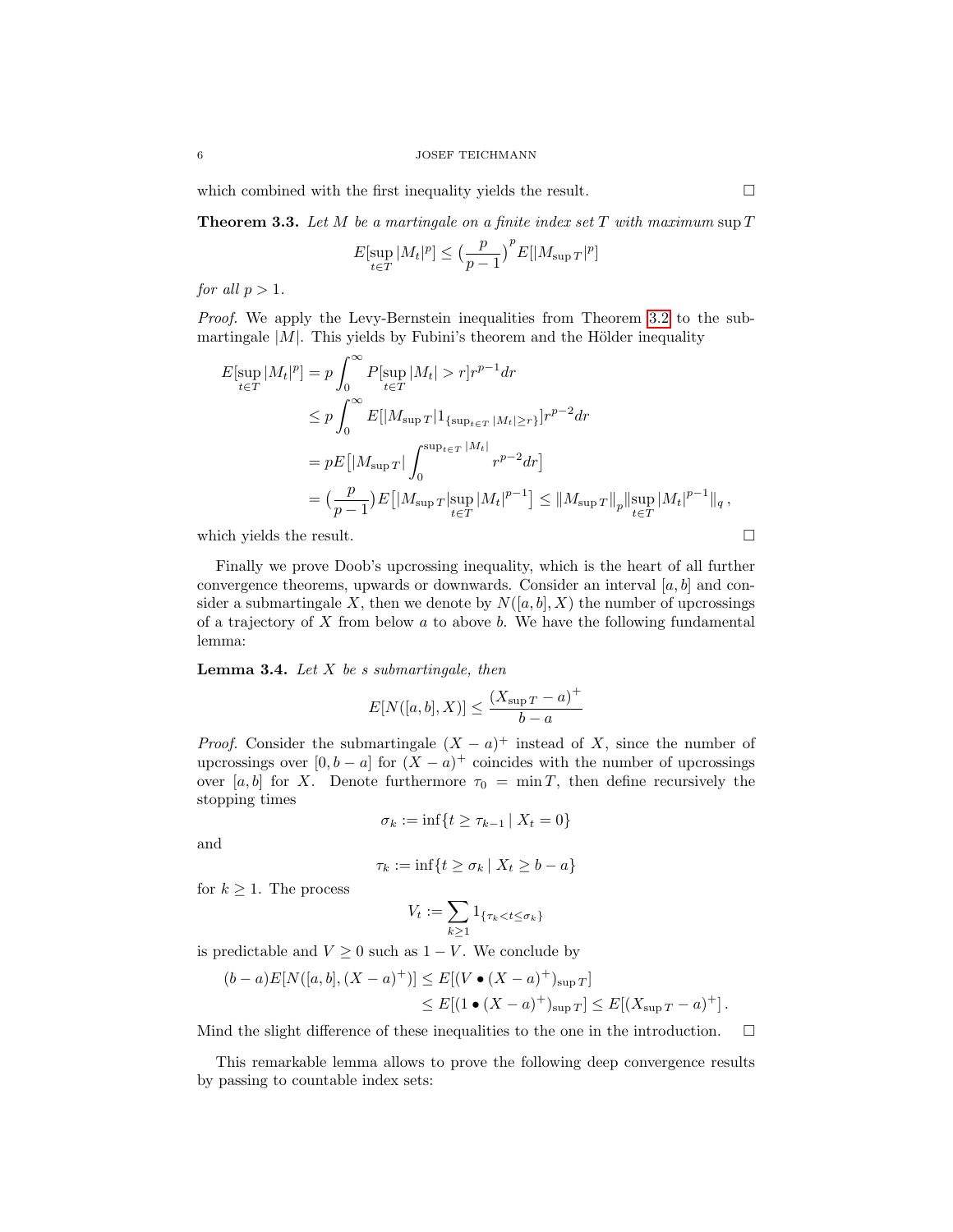<span id="page-6-1"></span>**Theorem 3.5.** Let X be an  $L^1$  bounded submartingale on a countable index set T, then there is a set A with probability one such that  $X_t$  converges along any increasing or decreasing sequence in T.

*Proof.* By  $\sup_{t\in\mathcal{T}} E[|X_t|] < \infty$  we conclude by the Lévy-Bernstein inequality that the measurable random variable  $\sup_{t\in T} |X_t|$  is finitely valued, hence along every subsequence there is a finite inferior or superior limit. By monotone convergence we know that for any interval the number of upcrossings is finite almost surely. Consider now A, the intersection of sets with probability one, where the number of upcrossings is finite over intervals with rational endpoints. A has again probability one and on  $A$  the process  $X$  converges along any increasing or decreasing subsequence, since along monotone sequences a finite number of upcrossings leads to equal inferior and superior limits. Notice that we work here with monotone convergence, since the number of upcrossings for increasing index sets is increasing, however, its expectation is bounded.

<span id="page-6-0"></span>Theorem 3.6. For any martingale M on any index set we have the following equivalence:

- (1) M is uniformly integrable.
- (2) M is closeable at sup  $T$ .
- (3) M is  $L^1$  convergent at sup T.

*Proof.* If M is closeable on an arbitrary index set  $T$ , then by definition there is  $\xi \in L^1(\Omega)$  such that  $M_t = E[\xi \mid \mathcal{F}_t]$  for  $t \in T$ , hence

$$
E[M_t 1_A] \le E[E[|\xi| | \mathcal{F}_t] 1_A] = E[|\xi| E[1_A | \mathcal{F}_t]]
$$

for any  $A \in \mathcal{F}$ , which tends to zero if  $P(A) \to 0$ , uniformly in t, hence uniform integrability. On the other hand a uniformly integrable martingale is bounded in  $L<sup>1</sup>$  and therefore we have one and the same almost sure limit along any subsequence increasing to sup T. If M is uniformly integrable, an almost sure limit is in fact  $L^1$ .

Finally assume  $M_t \to \xi$  for  $t \to \sup T$  in  $L^1$ , hence  $M_s \to E[\xi \mid \mathcal{F}_s]$ , for  $s \in T$ and the martingale property, hence  $M_s = E[\xi | \mathcal{F}_s]$  for any  $s \in T$ , which concludes the proof.  $\Box$ 

We obtain the following beautiful corollary:

**Corollary 3.7.** Let M be a martingale on an arbitrary index set and assume  $p > 1$ , then  $M_t$  converges in  $L^p$  for  $t \to \sup T$  if and only if it is  $L^p$  bounded.

*Proof.* If  $M$  is  $L^p$  bounded, then it is uniformly integrable (by Doob's maximal inequalities from Theorem [3.3\)](#page-5-0) and convergence takes place in  $L^1$  by the previous theorem, which in turn by  $L^p$ -boundedness is also a convergence in  $L^p$ . On the other hand, if M converges in  $L^p$ , then it is by the Jensen's inequality also  $L^p$ bounded.  $\Box$ 

Finally we may conclude the following two sided version of closedness:

**Theorem 3.8.** Let T be a countable index set unbounded above and below, then for any  $\xi \in L^1$  we have that

$$
E[\xi \mid \mathcal{F}_t] \to E[\xi \mid \mathcal{F}_{\pm \infty}]
$$

for  $t \to \pm \infty$ .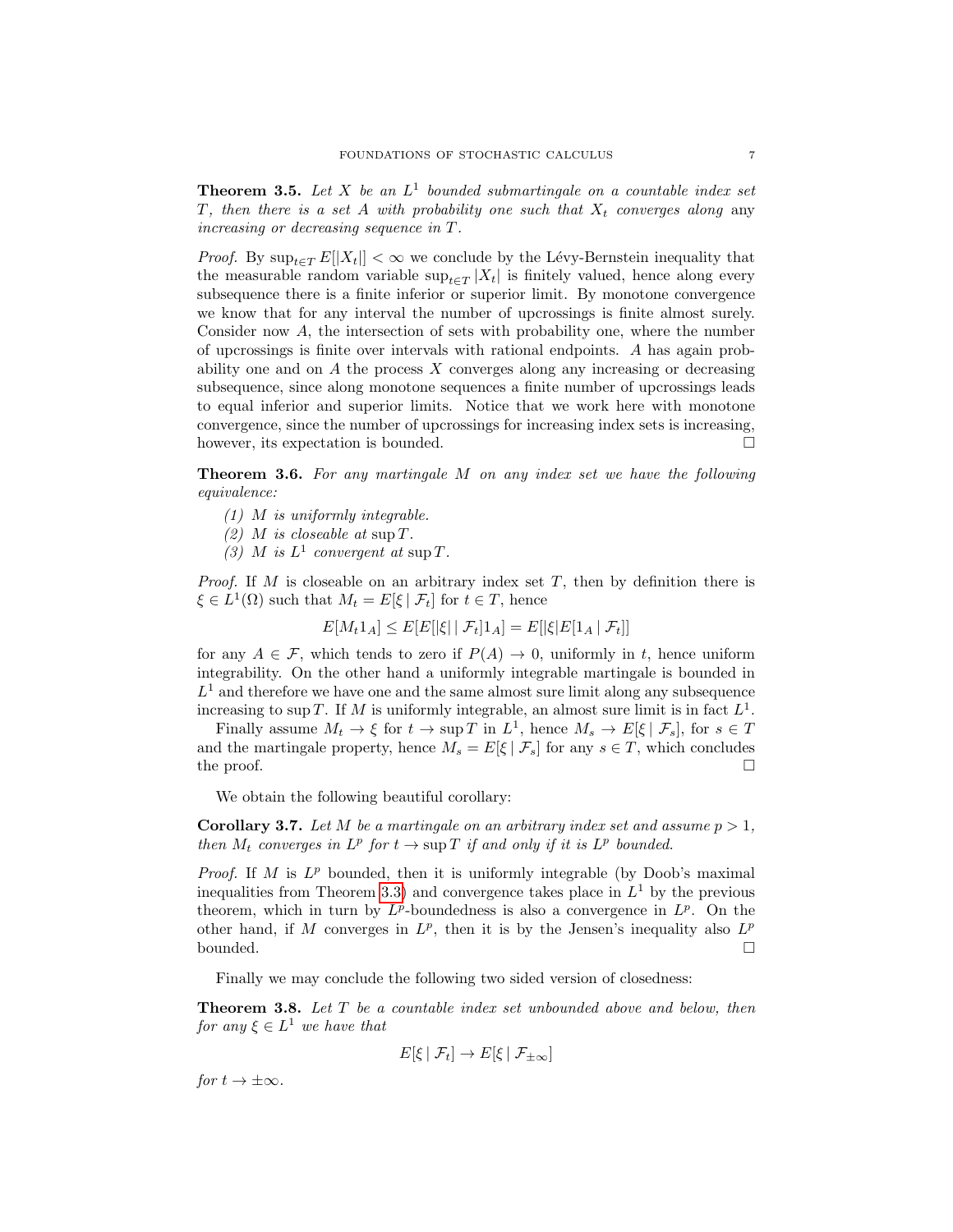*Proof.* By  $L^1$  boundedness we obtain convergence along any increasing or decreasing subsequence towards limits  $M_{\pm\infty}$ . The upwards version follows from the pre-vious Theorem [3.6,](#page-6-0) the downwards version follows immediately.  $\Box$ 

This last theorem is often called reserve martingale convergence and can be used to prove the strong law of large numbers and almost sure convergence of quadratic variations:

(1) Let  $(\xi_i)_{i\geq 1}$  be an i.i.d. sequence of random variables in  $L^1$ . Then we can consider the filtration

$$
\mathcal{F}_{-n} := \sigma(S_n, S_{n+1}, \ldots)
$$

with  $S_n := \sum_{i=1}^n \xi_i$ , for  $n \ge 1$ . Since  $(\xi_1, S_n, S_{n+1}, ...)$  =  $(\xi_k, S_n, S_{n+1}, ...)$ for  $k \leq n$  in distribution, we obtain

$$
E[\xi_1 \mid \mathcal{F}_{-n}] = E[\xi_k \mid \mathcal{F}_{-n}]
$$

for  $k \leq n$ . Whence

$$
\frac{S_n}{n} = \frac{1}{n} E[S_n | \mathcal{F}_{-n}] = \frac{1}{n} \sum_{i=1}^n E[\xi_i | \mathcal{F}_{-n}]
$$
  
= 
$$
\frac{1}{n} \sum_{i=1}^n E[\xi_1 | \mathcal{F}_{-n}] = E[\xi_1 | \mathcal{F}_{-n}] \to E[\xi_1],
$$

since the intersection of all tail  $\sigma$  algebras is trivial, i.e. all elements of the intersection have probability either 0 or 1 (Hewitt-Savage  $0 - 1$  law).

(2) Let  $(W_t)_{t\in[0,1]}$  be a Wiener process and denote – for a fixed time  $0 \le t \le 1$ – by

$$
V_t^n := \sum_{t_i \in \Pi^n} \left( W_{t_{i+1}} - W_{t_i} \right)^2
$$

the approximations of quadratic variation  $t$  along a refining sequence of partitions  $\Pi^n \subset \Pi^{n+1}$  of  $[0, t]$ , whose meshes tend to zero. We know from the lecture notes that the approximation takes place in  $L^2$ , but we do not know whether it actually holds almost surely. Consider the filtration

$$
\mathcal{F}_{-n} := \sigma(V_t^n, V_t^{n+1}, \ldots)
$$

for  $n \geq 1$ , whose intersection is actually trivial. Without loss of generality we assume that each partition  $\Pi^n$  contains n partition points by possibly adding to the sequence intermediate partitions. Fix now  $n \geq 2$ , then we consider the difference between  $\Pi^{n-1}$  and  $\Pi^n$ , which is just one point v lying only in  $\Pi^n$  and being surrounded by two nearest neighboring points from  $\Pi^{n-1}$ , i.e.  $u < v < w$ . Consider now a second Wiener process  $\tilde{W}_s =$  $W_{s\wedge v} - (W_s - W_{s\wedge v})$ . Apparently

$$
(\tilde{V}_t^{n-1}, V_t^n, V_t^{n+1}, \dots) = (V_t^{n-1}, V_t^n, V_t^{n+1}, \dots)
$$

in distribution, hence it holds that

$$
E[\tilde{V}_t^{n-1} - V_t^n | \mathcal{F}_{-n}] = E[V_t^{n-1} - V_t^n | \mathcal{F}_{-n}],
$$

which in turn means that

$$
E[(\tilde{W}_u - \tilde{W}_v)(\tilde{W}_v - \tilde{W}_w) | \mathcal{F}_{-n}] = E[(W_u - W_v)(W_v - W_w) | \mathcal{F}_{-n}].
$$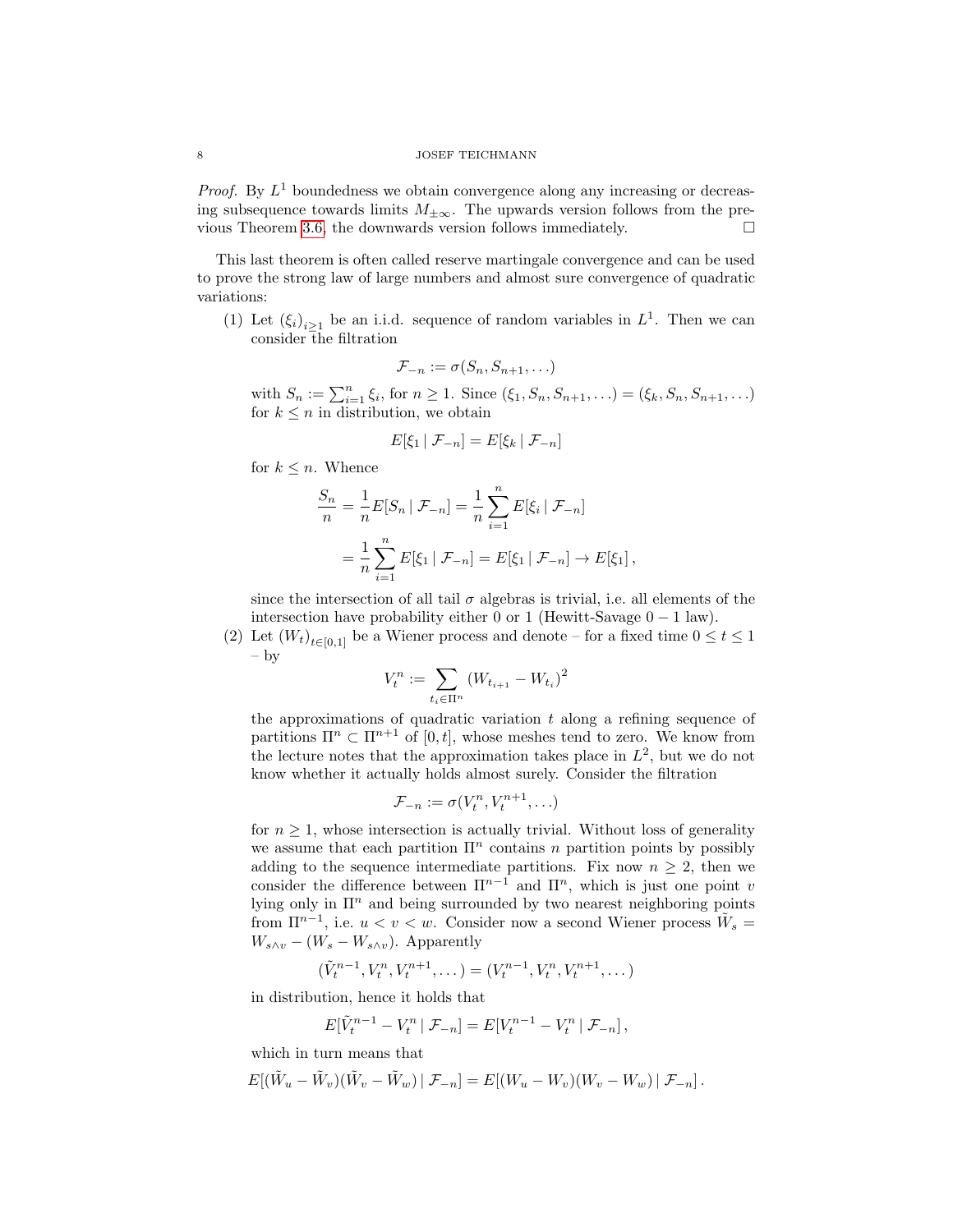Inserting the definition of  $\tilde{W}$  yields the result that

$$
E[V_t^{n-1} - V_t^n | \mathcal{F}_{-n}] = 0
$$

for  $n \geq 1$ . Hence we have a martingale on the index set  $\mathbb{Z}_{\leq 1}$ , which by martingale convergence tends almost surely to its  $L^2$  limit t.

## 4. Martingales on continuous index sets

Martingale inequalities on uncountable index sets can often be derived from inequalities for the case of countable index sets if certain path properties are guaranteed. From martingale convergence results on countable index sets we can conclude the existence of RCLL versions for processes like martingales, which is the main result of this section. Most of the proofs stem from Olav Kallenberg's book [\[3\]](#page-18-0).

We need an auxiliary lemma on reverse submartingales first. Of course similar statements hold for supermartingales.

<span id="page-8-0"></span>**Lemma 4.1.** Let X be a submartingale on  $\mathbb{Z}_{\leq 0}$ . Then X is uniformly integrable if and only if  $E[X]$  is a bounded (from below) sequence.

*Proof.* Let  $E[X]$  be bounded from below. We can then introduce a Doob-Meyer type decomposition, i.e.

$$
A_n := \sum_{k < n} E[X_{k+1} - X_k \mid \mathcal{F}_k],
$$

which is well defined since all summands are positive due to submartingality and

$$
E[A_0] \leq E[X_0] - \inf_{n \geq 0} E[X_n] < \infty \, .
$$

Whence  $X = M + A$ , where M is a martingale. Since A is uniformly integrable and M is a martingale being closed at 0 by martingale convergence, hence uniformly integrable, also the sum is uniformly integrable. The other direction follows immediately since  $E[X_n]$  is decreasing for  $n \to \infty$ . If it were unbounded from below, it cannot be uniformly integrable.  $\square$ 

From this statement we can conclude by martingale convergence the following fundamental regularization result:

**Theorem 4.2.** For any submartingale X on  $\mathbb{R}_{\geq 0}$  with restriction Y to  $\mathbb{Q}_{\geq 0}$  we have:

- (1) The process of right hand limits  $Y^+$  exists on  $\mathbb{R}_{\geq 0}$  outside some nullset A and  $Z := 1_{A^c} Y^+$  is an RCLL submartingale with respect to the augmented filtration  $\overline{\mathcal{F}_+}.$
- (2) If the filtration is right continuous, then  $X$  has a RCLL version, if and only if  $t \mapsto E[X_t]$  is right continuous.

*Proof.* The process Y is  $L^1$  bounded on bounded intervals since the positive part is an  $L<sup>1</sup>$  bounded submartingale by Jensen's inequality, hence by martingale convergence Theorem [3.5](#page-6-1) we obtain the existence of right and left hand limits and therefore  $Y^+$  is RCLL. Clearly the process Z is adapted to the augmented filtration  $\overline{\mathcal{F}_+}$ .

The submartingale property follows readily, too: fix times  $s < t$  and choose  $s_n \searrow$ s and  $t_m \searrow t$ , with  $s_n < t$  for all  $n \geq 1$ . Then – by assumption –  $E[Y_{t_m} | \mathcal{F}_{s_n}] \geq Y_{s_n}$ . By martingale convergence to the left we obtain

$$
E[Y_{t_m} | \mathcal{F}_{s+}] \geq Z_s
$$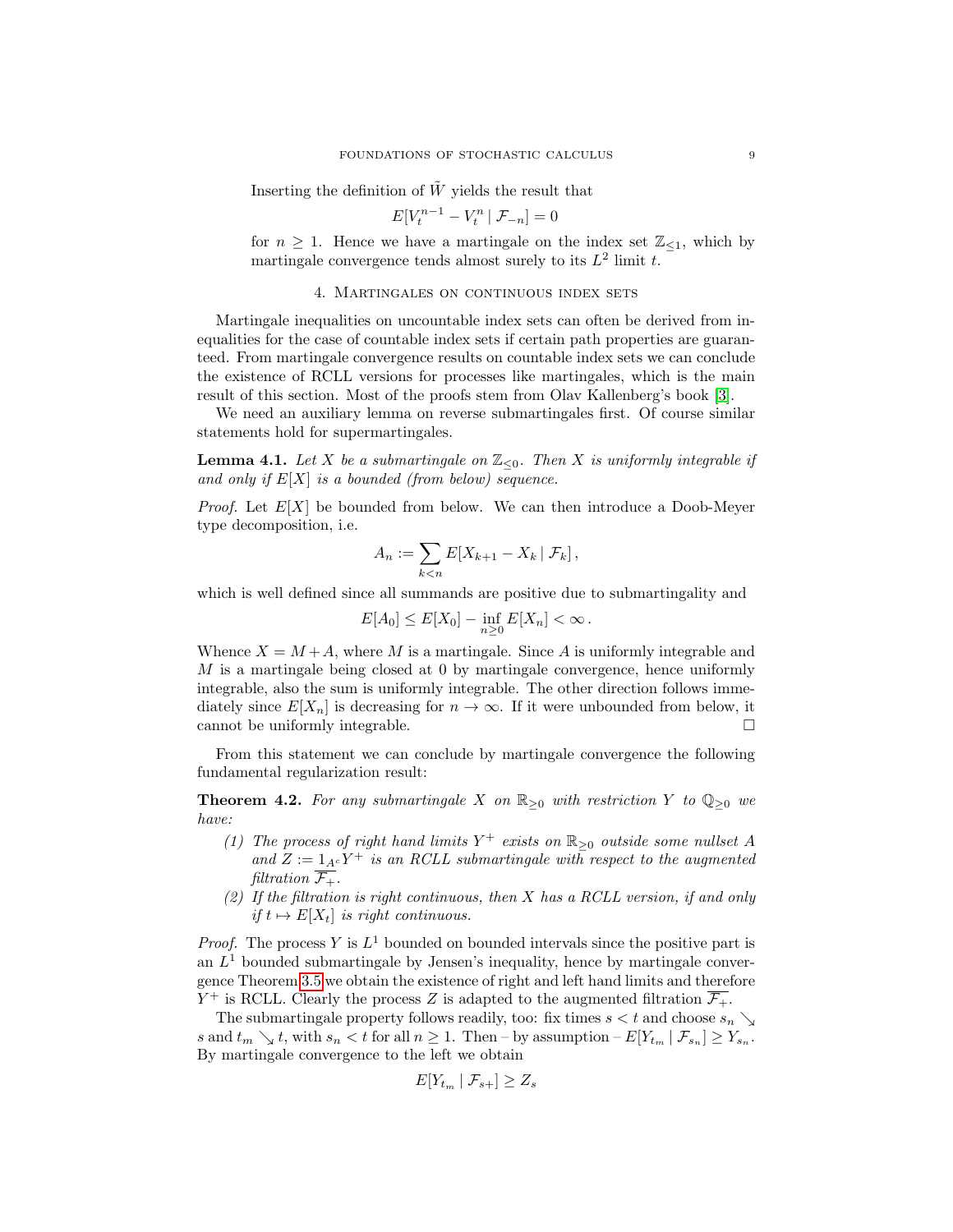almost surely. Since the submartingale  $(Y_{t_m})_{m>1}$  has bounded expectations, we conclude  $L^1$ -convergence (due to uniform integrability by the previous lemma) and therefore arrive at

$$
E[Z_t | \overline{\mathcal{F}_{s+}}] \geq Z_s.
$$

For the second assertion observe that if X is RCLL, then the curve  $E[X]$  is right continuous by uniform integrability along decreasing subsequences and the previous lemma. On the other hand if  $E[X]$  is right continuous  $Z_t = E[Z_t | \mathcal{F}_t] \geq X_t$  by limits from the right, but  $E[Z_t - X_t] = 0$  by right continuity of  $E[X]$ , hence Z and X are indistinguishable.

#### 5. Stochastic Integration for caglad integrands

We follow here mainly Philip Protter's book [\[5\]](#page-18-3) on stochastic integration, which is inspired by works of Klaus Bichteler, Claude Dellacherie and Paul-Andre Meyer, see [\[2\]](#page-18-4) and [\[4\]](#page-18-2): the idea is to crystallize the essential property (the "good integrator" property), which guarantees the existence of stochastic integrals, and to derive all properties of stochastic integrals from the good integrator property. Finally it can be shown that every good integrator is the sum of a local martingale and a finite variation process. This approach leads to an integration theory for caglad integrands.

Let us introduce some notation: we denote by S the set of simple predictable processes, i.e.

$$
H_0 1_{\{0\}} + \sum_{i=1}^n \sum_i H_i 1_{]T_i, T_{i+1}]}
$$

for an increasing, finite sequence of stopping times  $0 = T_0 \leq T_1 \leq \ldots T_{n+1} < \infty$ and  $H_i$  being  $\mathcal{F}_{T_i}$  measurable, by L the set of caglad processes and by D the set of cadlag processes on  $\mathbb{R}_{\geq 0}$ . These vector spaces are endowed with the metric

$$
d(X,Y):=\sum_{n\geq 0}\frac{1}{2^n}E\big[|(X-Y)|_n^*\wedge 1\big],
$$

which makes  $\mathbb L$  and  $\mathbb D$  complete topological vector spaces. We call this topology the ucp-topology ("uniform convergence on compacts in probability"). Notice that predictable strategies as well as integrators are considered  $\mathbb R$  valued here, which, however, *contains* the  $\mathbb{R}^n$  case.

Notice that we are dealing here with topological vector spaces, which are not even locally convex. This leads also to the phenomenon that the metric does not detect boundedness of sets, which is defined in the following way: A subset B of a topological vector space  $\mathbb D$  is called bounded, if it can be absorbed by any open neighborhood U of zero, i.e. there is  $R > 0$  such that  $B \subset RU$ . For instance for the space of random variables  $L^0(\Omega)$  this translates to the following equivalent statement: a set B of random variables is bounded in probability if for every  $\epsilon > 0$ there is  $c > 0$  such that

$$
P[|Y| \ge c] < \epsilon
$$

for  $Y \in B$ , which is of course not detectable by the metric.

In order to facilitate the reasoning we shall use the following definition, which seems slightly less general than the original ones which is treated in the subsequent remark.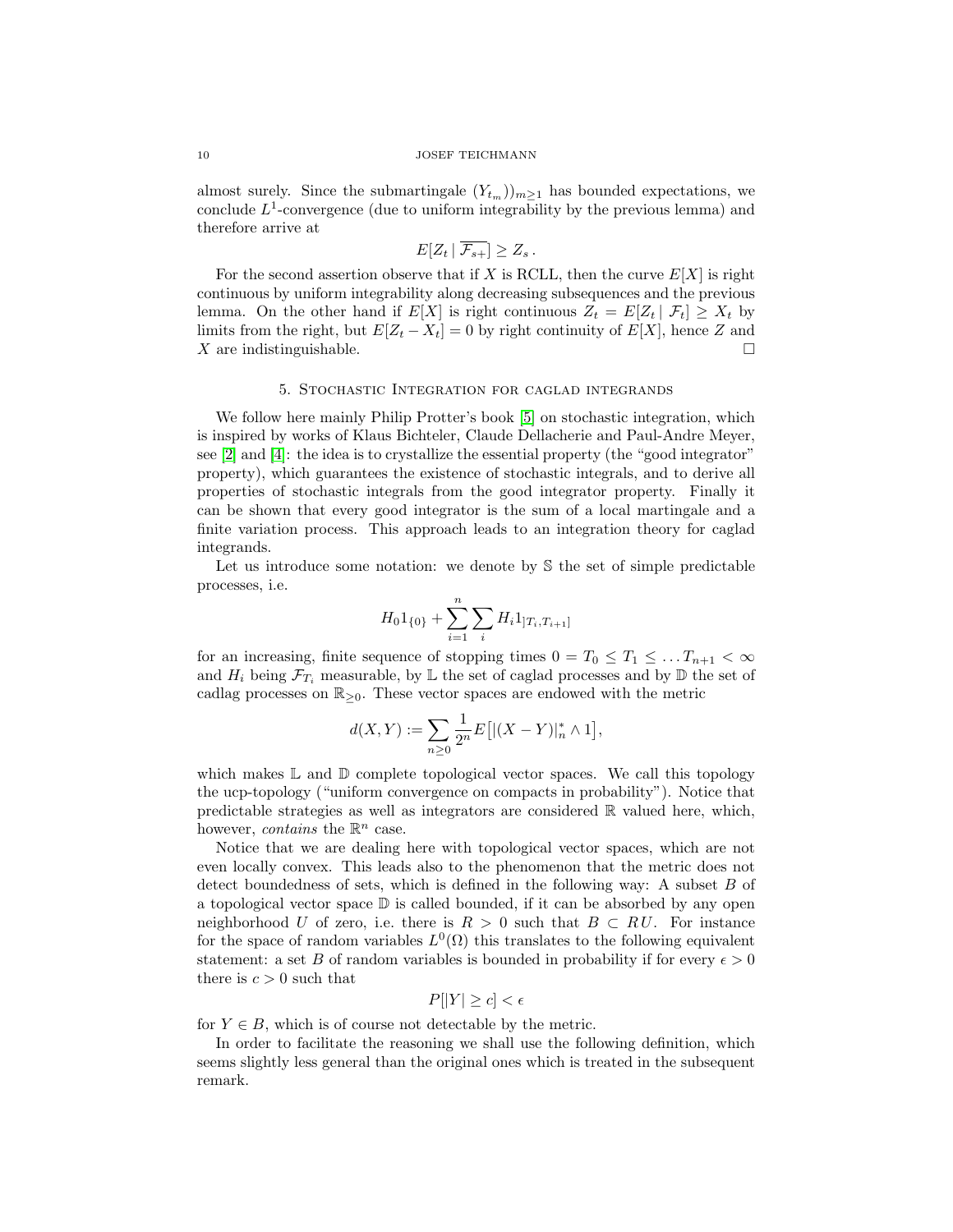**Definition 5.1.** A cadlag process  $X$  is called good integrator if the map

$$
J_X:\mathbb{S}\to\mathbb{D}
$$

with  $J_X(H) := H_0 X_0 + \sum_{i=1}^n H_i (X_{T_{i+1} \wedge t} - X_{T_i \wedge t})$ , for  $H \in \mathbb{S}$ , is continuous with respect to the ucp-topologies.

Remark 5.2. It would already be sufficient to require a good integrator to satisfy the following property: for every stopped process  $X^t$  the map  $I_{X^t}: \mathbb{S}_u \to L^0(\Omega)$ , where  $I_{X^t}(H) := J_X(H)_{\infty}$ , from simple predictable processes with the uniform topology  $\mathbb{S}_u$  to random variables with convergence in probability, is continuous, i.e.

<span id="page-10-0"></span>(5.1) 
$$
I_{X^t}(H^k) := H_0^k X_0 + \sum_{i=1}^n H_i^k (X_{T_{i+1} \wedge t} - X_{T_i \wedge t}) \to 0
$$

if  $H^k \to 0$  uniformly on  $\Omega \times \mathbb{R}_{\geq 0}$ .

Clearly Property [\(5.1\)](#page-10-0) holds if it only holds locally: indeed let  $\tau^n$  be a localizing sequence, i.e.  $\tau^n \nearrow \infty$  with  $X^{\tau^n}$  being a good integrator. Fix  $t \geq 0$  and a sequence  $H^k \to 0$ , which tends to 0 uniformly, then

$$
P[|I_{X^t}(H^k)| \ge c] \le P[|I_{X^{\tau^n \wedge t}}(H^k)| \ge c] + P[\tau^n \le t]
$$

for every  $n \geq 0$ . Hence we can choose n large enough, such that the second term is small by the localizing property, and obtain for  $k$  large enough that the first term is small by  $X^{\tau^n}$  being a good integrator.

From continuity with respect to the uniform topology continuity with respect to the ucp topologies, as claimed in the definition of a good integrator, immediately follows. Indeed assume that  $I_X$  is continuous with respect to the uniform topology, fix  $n \geq 0$  and a sequence  $H^k \to 0$ , which tends to 0 uniformly, then choose  $c \geq 0$ and define a sequence of stopping times

$$
\tau^k := \inf\{t \mid |(H^k \bullet X)_t| \ge c\}
$$

for  $k \geq 0$ , then

$$
P[ \left|\left(H^k \bullet X \right)_n \right|^* \geq c] \leq P[ \left|\left(H^k 1_{[0,\tau^k]} \bullet X \right)_n| \geq c] \to 0
$$

as  $k \to \infty$  by assumption, hence  $J_X : \mathbb{S}_u \to \mathbb{D}$  is continuous. Take now a sequence  $H^k \to 0$  in ucp, and choose  $c \geq 0$ ,  $\epsilon > 0$  and  $n \geq 0$ . Then there is some  $\eta > 0$  such that

$$
P[|(H \bullet X)_n|^* \ge c] \le \epsilon
$$

for  $||H||_{\infty} \leq \eta$ . Define furthermore stopping times

$$
\rho^k := \inf\{s \mid |H_s^k| > \eta\}
$$

then we obtain

$$
P[|(H^k \bullet X)_n|^* \ge c] \le P[|(H^k 1_{]0,\rho^k]} \bullet X)_n| \ge c] + P[\rho^k < n] < 2\epsilon
$$

if k is large enough since  $P[\rho^k < n] \to 0$  as  $k \to \infty$ .

*Remark* 5.3. The set S is dense in the ucp-topology in  $\mathbb{L}$ , even the bounded simple predictable processes are dense. Consider just the sequence of partitions introduced at the beginning of the next subsection.

Remark 5.4. We provide examples of good integrators: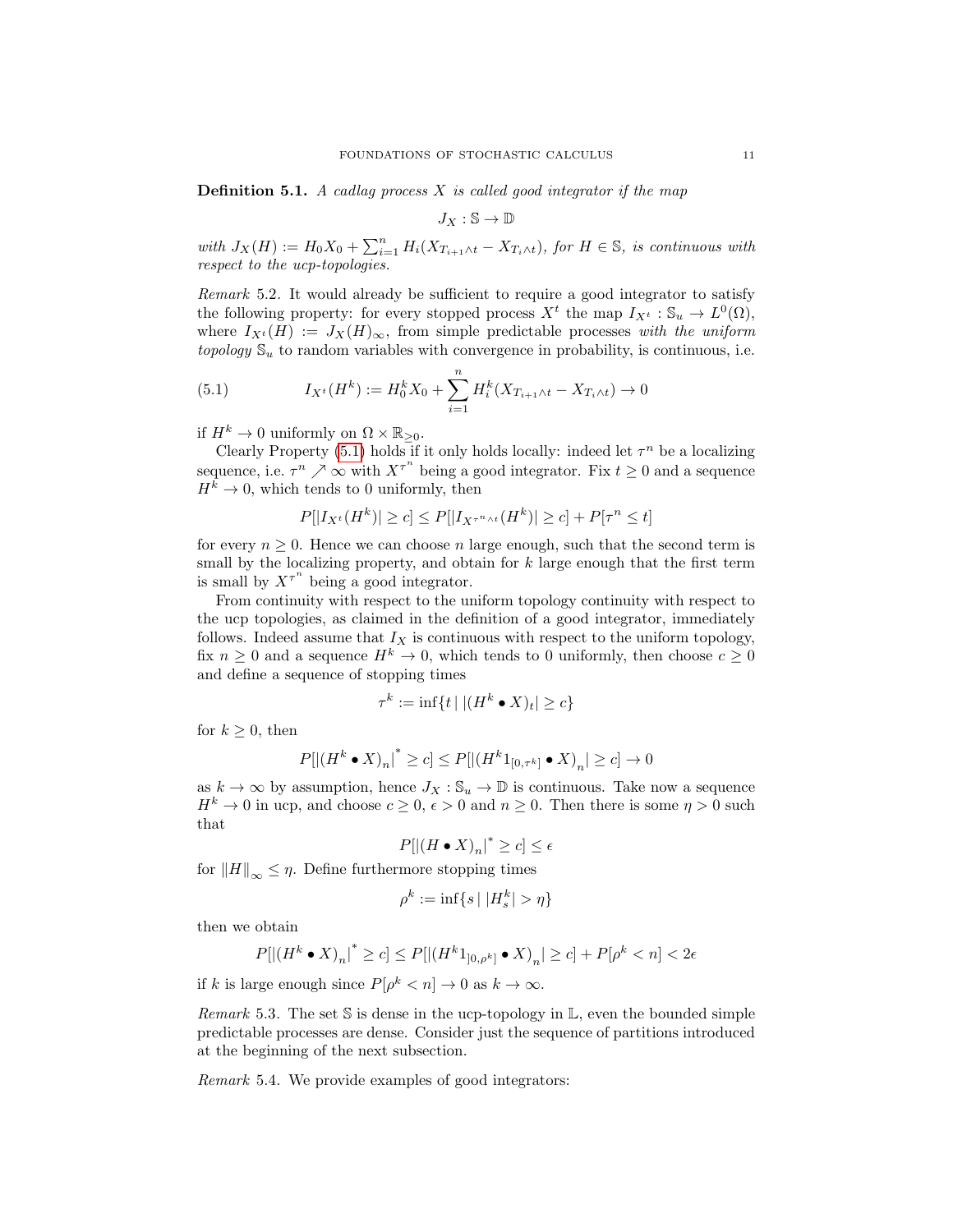• Any process of finite variation  $A$  is a good integrator, since for every simple (not even predictable) process it holds that

$$
\big|\int_0^t H_s dA_s\big| \le \|H\|_\infty \int_0^t d|A|_s
$$

almost surely, for  $t \geq 0$ .

• By Ito's fundamental insight square integrable martingales M are good integrators, since

$$
E[(H \bullet M)_t^2] \leq ||H||_{\infty} E[|M_t|^2]
$$

holds true for simple, bounded and predictable processes  $H \in b\mathbb{S}$ .

• By the following elementary inequality due to Burkholder we can conclude that martingales are good integrators: for every martingale  $M$  and every simple, bounded and predictable process  $H \in b\mathbb{S}$  it holds that

$$
cP(||(H \bullet M)|_1^* \ge c) \le 18||H||_{\infty}||M_1||_1
$$

for all  $c > 0$ . For an easy proof of this inequality see, e.g., works of Klaus Bichteler [\[2\]](#page-18-4) or Paul-Andre Meyer [\[4,](#page-18-2) Theorem 47, p. 50]. Since the inequality is crucial for our treatment, we shall prove it here, too. Notice that we are just dealing with integrals with respect to simple integrands, hence we can prove it for discrete martingales on a finite set of time points. Let  $M$  be a non-negative martingale first and  $H$  bounded predictable with  $\|H\|_{\infty} \leq 1$ , then  $Z := M \wedge c$  is a supermartingale and we have

$$
cP(||H \bullet M)|_1^* \ge c) \le cP(|M|_1^* \ge c) + cP(|(H \bullet Z)|_1^* \ge c).
$$

Since  $Z$  is a super-martingale we obtain by the Doob-Meyer decomposition for discrete super-martingales  $Z = \tilde{M} - A$  that

$$
(H \bullet Z) \le (H \bullet \tilde{M}) + A,
$$

i.e. we have an upper bound being a sub-martingale. With  $(H \cdot \tilde{M}) + A$ also its square is a sub-martingale. Hence we can conclude by Lemma [3.2](#page-4-1) that

$$
cP(||H \bullet M)|_1^* \ge c) \le E[M_1] + 2\frac{1}{c}E[(H \bullet \tilde{M})_1^2 + A_1^2],
$$

since

$$
cP(|(H \bullet Z)|_1^* \ge c) \le
$$
  

$$
\le \frac{1}{c}P(|(H \bullet \tilde{M})_1 + A_1|^2 \ge c) \le 2\frac{1}{c}E[(H \bullet \tilde{M})_1^2 + A_1^2].
$$

Ito's insight allows to estimate the variance of the stochastic integral at time 1 by  $E[\tilde{M}_1^2]$ . Both quantities  $\tilde{M}$  and A of the Doob-Meyer decomposition may however be estimated through  $E[A_1^2] \leq E[\tilde{M}_1^2] \leq 2cE[Z_0] \leq 2cE[M_0],$ see [\(2.1\)](#page-3-0), since Z is non-negative (so  $A \leq M$  holds true) and  $Z \leq c$ . This leads to an upper bound

$$
cP(|(H \bullet M)|_1^* \ge c) \le 9E[M_0].
$$

Writing a martingale as difference of two non-negative martingales leads to the desired result. Apparently the result translates directly to the fact that M is a good integrator. We actually immediately obtain that  $J_X : \mathbb{S}_u \to \mathbb{D}$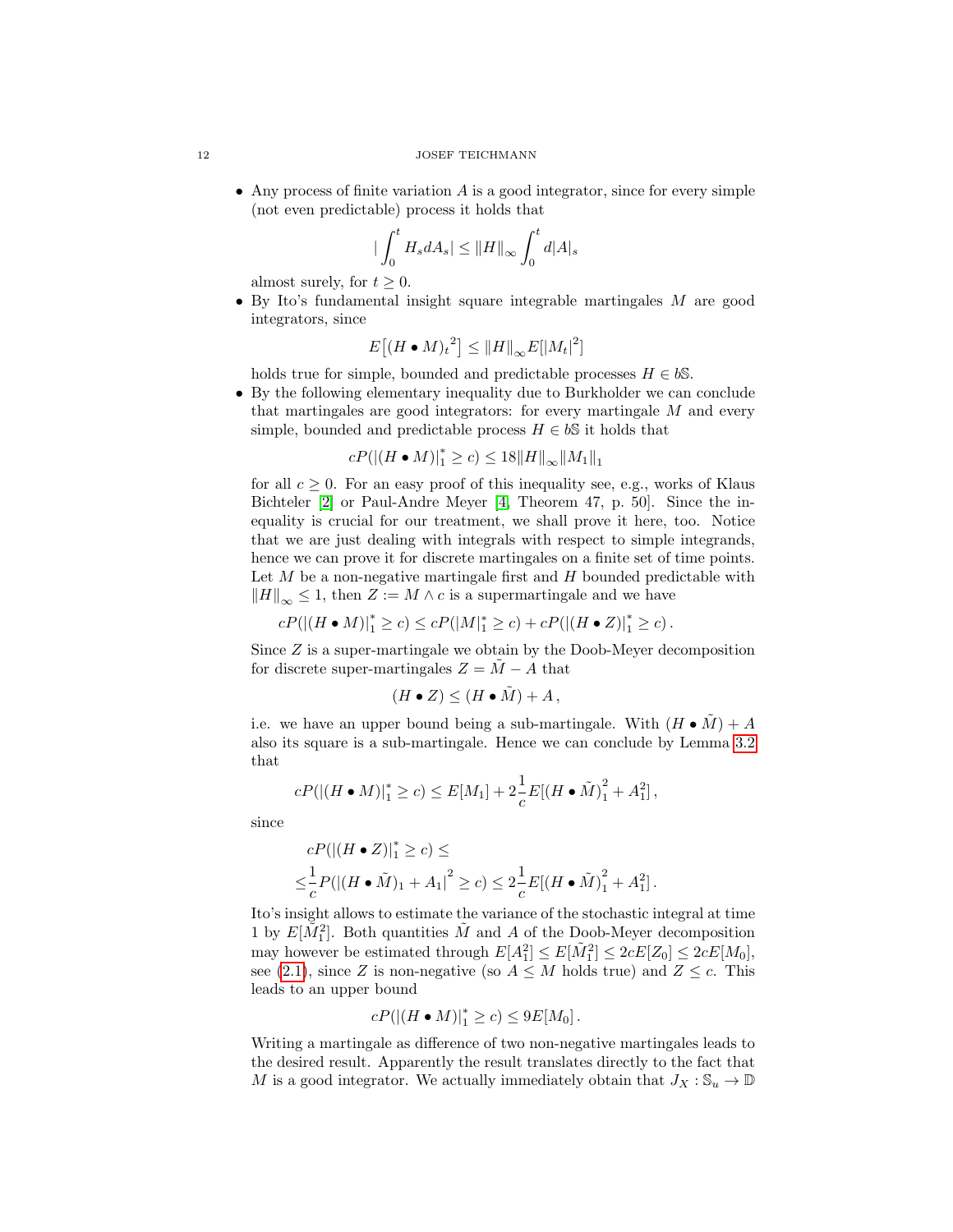is continuous, wherefrom  $-$  as we have seen before  $-$  the continuity even with respect to the ucp topology on  $\mathcal S$  follows.

By density and continuity we can extend the map  $J_X$  to all caglad processes  $Y \in \mathbb{L}$ , which defines the stochastic integral  $(Y \bullet X)$ . As a simple corollary we can prove the following proposition:

**Proposition 5.5.** Let  $H, G \in \mathbb{L}$  be given and let X be a good integrator, then  $(G \bullet X)$  is a good integrator and  $(H \bullet (G \bullet X)) = (HG \bullet X)$ .

5.1. Approximation results. Most important for the calculation and understanding of stochastic integrals is the following approximation result: a sequence of partition tending to identity  $\Pi^k$  consists of stopping times  $0 = T_0^k \leq \ldots \leq T_{i_k}^k < \infty$ with mesh  $\sup_i(T_{i+1}^k - T_i^k)$  tending to 0 and  $\sup_i T_i^k \to \infty$ . We call the sequence of cadlag processes

$$
Y^{\Pi^k}:=\sum_i Y_{T_i^k}1_{]T_i^k,T_{i+1}^k]}
$$

a sampling sequence for a cadlag process Y along  $\mathbb{I}^k$ , for  $k \geq 0$ .

Example 5.6. One important sequence of partition is the following one: let  $Y \in \mathbb{D}$ be a RCLL process. For  $n \geq 0$  we can define a double sequence of stopping times  $\tau^n_i$ 

$$
\tau_0^n := 0
$$
 and  $\tau_{i+1}^n := \inf\{s \ge \tau_i^n | |Y_s - Y_{\tau_i^n}| \ge \frac{1}{2^n}\}\$ 

for  $i \geq 0$ . This defines a sequence of partitions  $\Pi^n$  tending to identity. Apparently we have that

$$
|Y_- - Y^{\Pi^n}| \le \frac{1}{2^n},
$$

which means in particular that  $Y^{\Pi^n} \to Y_-$  in the ucp topology.

**Theorem 5.7.** For any good integrator  $X$  we obtain that

$$
(Y_{-}^{\Pi^k} \bullet X) \to (Y_{-} \bullet X)
$$

in the ucp topology in general, as well as the less usually stated but equally true ucp convergence result

$$
(Y_-^{\Pi^k} \bullet X^{\Pi^k}) \to (Y_- \bullet X)
$$

if  $X^{\Pi^n} \to X$  in the ucp topology.

*Proof.* We know by previous remarks that there are sequences  $Y<sup>l</sup>$  of simple predictable processes converging ucp to Y, also  $Y_-^l \to Y_-\,$  holds true for the associated left continuous processes. Hence we can write

$$
((Y_{-} - Y_{-}^{\Pi^k}) \bullet X) = ((Y_{-} - Y_{-}^l) \bullet X) + ((Y_{-}^l - (Y^l)_{-}^{\Pi^k}) \bullet X) + (((Y^l)_{-}^{\Pi^k} - Y_{-}^{\Pi^k}) \bullet X),
$$

where the first and third term converge of course in ucp, the third even uniformly in k. The middle term is seen to converge by direct inspection.  $\Box$ 

As a consequence we obtain of course for two good integrators  $X, Y$  that

$$
[X^{\Pi^k}, Y^{\Pi^k}] \to [X, Y],
$$

since quadratic co-variation can be expressed by stochastic integrals, i.e.

$$
[X,X] := X^2 - 2(X - \bullet X).
$$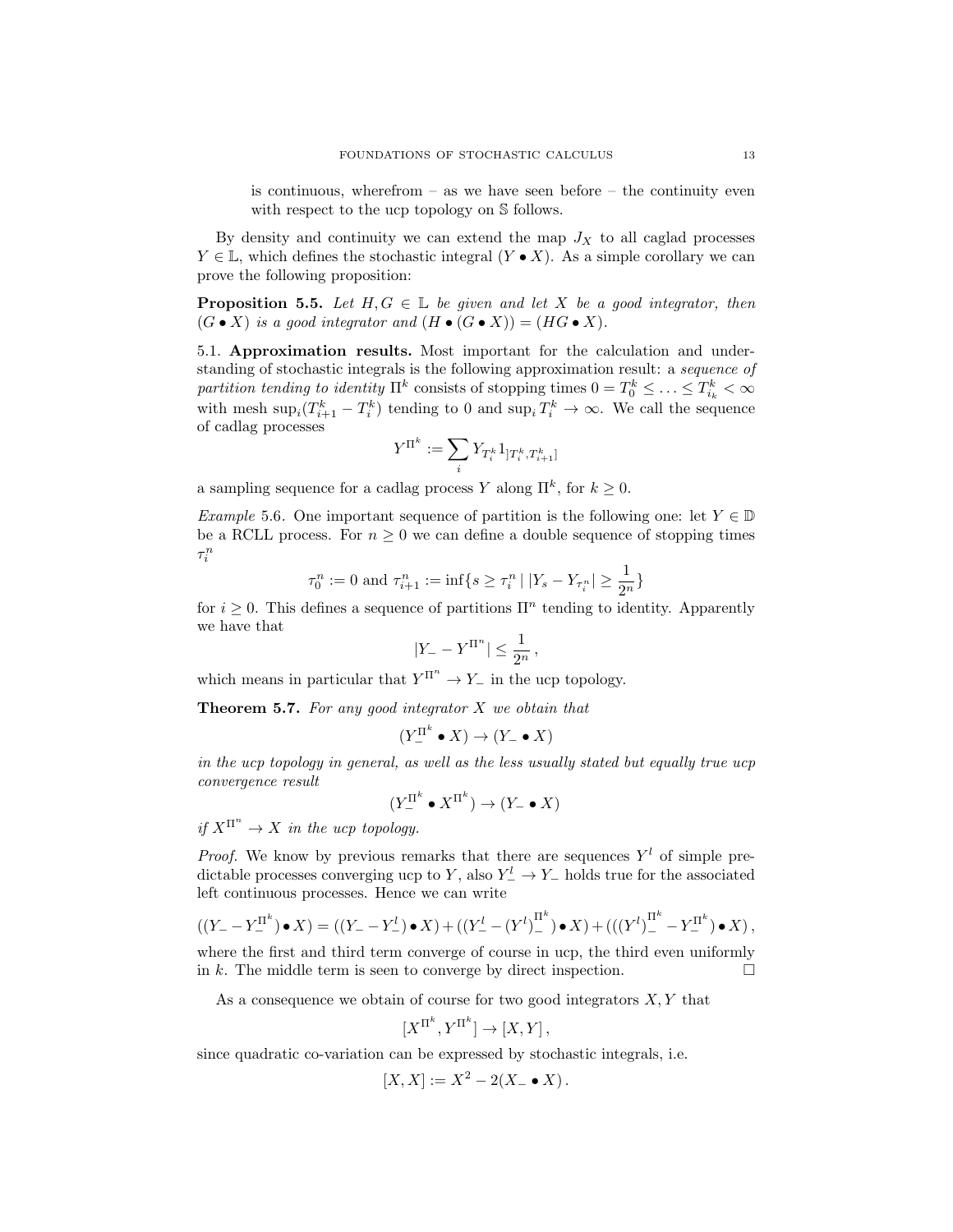#### 14 JOSEF TEICHMANN

Let us make a remark on important notations here: we shall always assume that  $X_{0-} = 0$  (a left limit coming from negative times), whereas  $X_0$  can be different from zero, whence  $\Delta X_0$  is not necessarily vanishing.

5.2. Ito's theorem. It is remarkable that Ito's theorem can be concluded from its version for piece-wise constant processes due to the following continuity lemma, which complements results which have already been established for the approximation of stochastic integrals. We state an additional continuity lemma:

**Lemma 5.8.** Let  $X^1, \ldots, X^n$  be good integrators,  $\Pi^k$  a sequence of partitions tending to the identity and  $f : \mathbb{R}^n \to \mathbb{R}$  a  $C^2$  function, then for  $t \geq 0$ 

$$
\sum_{s\leq t} \left\{ f(X_s^{\Pi^k}) - f(X_{s-}^{\Pi^k}) - \sum_{i=1}^n \partial_i f(X_{s-}^{\Pi^k}) \Delta X_s^{i,\Pi^k} - \frac{1}{2} \sum_{i,j=1}^n \partial_{ij}^2 f(X_{s-}^{\Pi^k}) \Delta X_s^{i,\Pi^k} \Delta X_s^{j,\Pi^k} \right\}
$$
  

$$
\to_{k \to \infty} \sum_{s\leq t} \left\{ f(X_s) - f(X_{s-}) - \sum_{i=1}^n \partial_i f(X_{s-}) \Delta X_s^i - \frac{1}{2} \sum_{i,j=1}^n \partial_{ij}^2 f(X_{s-}) \Delta X_s^i \Delta X_s^j \right\},
$$

where the limit can be even understood in ucp topology.

Remark 5.9. Here we mean with  $X^{\Pi^k}$  the RCLL version of the sampled process with a slight abuse of notation.

*Proof.* The proof of this elementary lemma relies on Taylor expansion of  $f$ : apparently the summands are small at s if  $\Delta X_s^{\Pi^k}$  is small, hence only those jumps remain after the limit, which are at time points where  $X$  actually jumps. Let us make this precise: first we know – by the very existence of quadratic variation – that

$$
\sum_{s\leq t} \left(\Delta X^i\right)^2\leq [X^i,X^i]_t<\infty
$$

almost surely. Fix  $t \geq 0$  and  $\epsilon > 0$ , then we find for every  $\omega \in \Omega$  a finite set  $A_{\omega}$ . of times up to t, where X jumps, and a possibly countable set of times  $B_{\omega}$  up to t, where X jumps and  $\sum_{s\in B} ||\Delta X||^2 \leq \epsilon^2$ , since every cadlag path has at most countably many jumps up to time  $t$ . Furthermore we know that

$$
f(y) - f(x) - \sum_{i=1}^{n} \partial_i f(x) (y - x)^i - \frac{1}{2} \sum_{i,j=1}^{n} \partial_{ij}^2 f(x) (y - x)^i (y - x)^j = o(||y - x||) ||y - x||^2
$$

as  $y \to x$ . This means that for  $\omega \in \Omega$  we can split the sum into two sums denoted by  $\sum_A$ , where  $]T_i^k(\omega), T_{i+1}^k(\omega)] \cap A_\omega \neq \emptyset$ , and  $\sum_B$  else. We then obtain an estimate for the sum  $\sum_B$  of the type

$$
\sum_B \leq 2\epsilon^2 o\big(\epsilon\big)
$$

for k large enough by uniform continuity of continuous functions on compact intervals and jump size at most  $\epsilon$ . The other part  $\sum_{A}$  behaves differently, but is a finite sum, hence it converges to the respective limit (written with  $A$  in respective sense). Letting now tend  $\epsilon \to 0$  the result follows immediately. The argument is true uniformly along paths in probability.

We are now able to prove Ito's formula in all generality: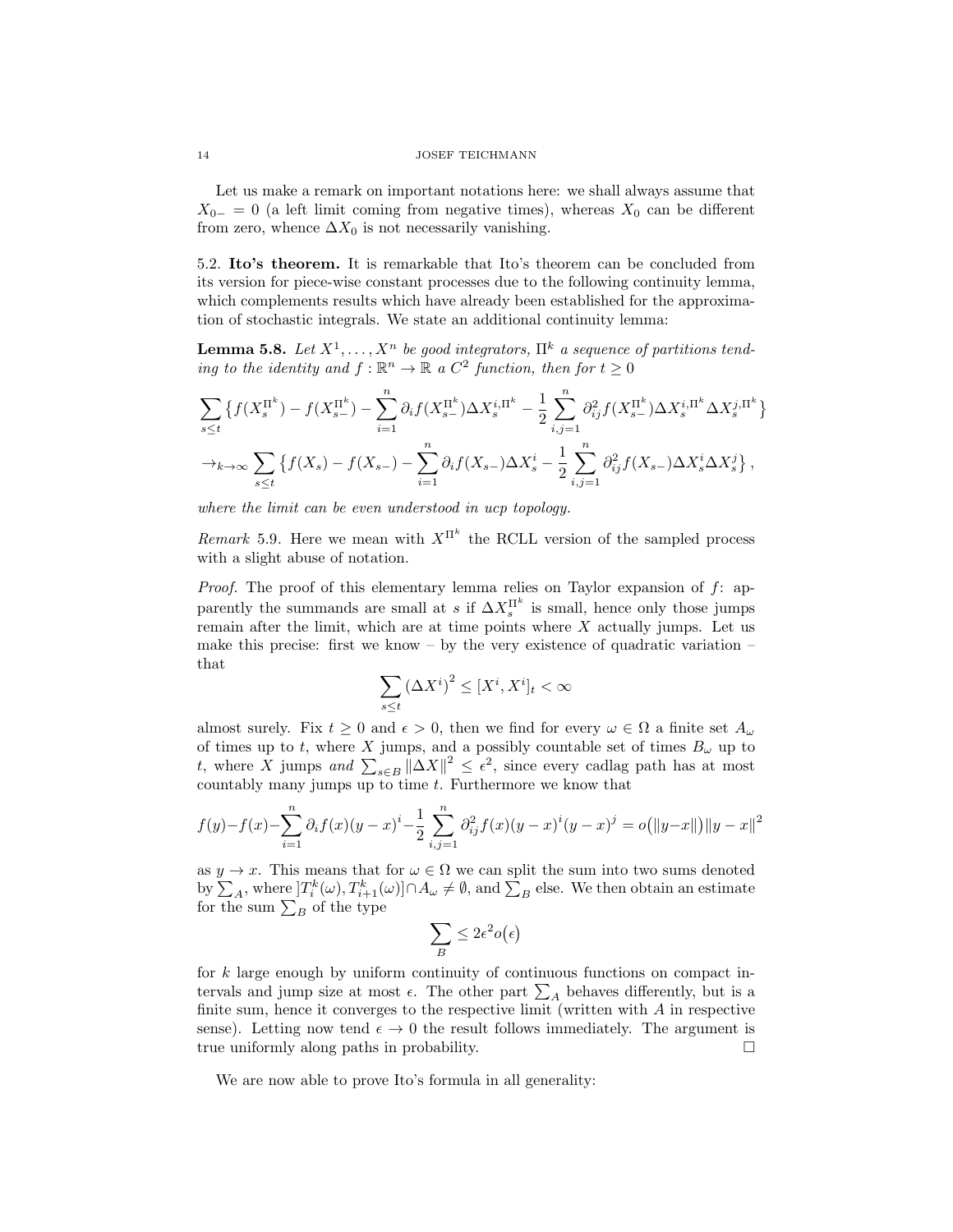**Theorem 5.10.** Let  $X^1, \ldots, X^n$  be good integrators and  $f : \mathbb{R}^n \to \mathbb{R}$  a  $C^2$  function, then for  $t > 0$ 

$$
f(X_t) = f(X_0) + \sum_{i=1}^n (\partial_i f(X_-) \bullet X^i)_t + \frac{1}{2} \sum_{i,j=1}^n (\partial_{ij}^2 f(X_-) \bullet [X^i, X^j])_t +
$$
  
+ 
$$
\sum_{0 < s \le t} \{ f(X_s) - f(X_{s-}) - \sum_{i=1}^n \partial_i f(X_{s-}) \Delta X^i_s - \frac{1}{2} \sum_{i,j=1}^n \partial_{ij}^2 f(X_{s-}) \Delta X^i_s \Delta X^j_s \}.
$$

*Proof.* Let  $\Pi^k$  be a sequence of partitions tending to the identity, such that  $X^{\Pi^k} \to$  $X$  in the ucp topology, then Ito's formula reads by careful inspection

$$
f(X_t^{\Pi^k}) = f(X_0) + \sum_{i=1}^n (\partial_i f(X_0^{\Pi^k}) \bullet X^{i,\Pi^k})_t + \frac{1}{2} \sum_{i,j=1}^n (\partial_{ij}^2 f(X_0^{\Pi^k}) \bullet [X^{i,\Pi^k}, X^{j,\Pi^k}])_t +
$$
  
+ 
$$
\sum_{0 < s \le t} \left\{ f(X_s^{\Pi^k}) - f(X_{s-}^{\Pi^k}) - \sum_{i=1}^n \partial_i f(X_{s-}^{\Pi^k}) \Delta X_s^{i,\Pi^k} - \frac{1}{2} \sum_{i,j=1}^n \partial_{ij}^2 f(X_{s-}^{\Pi^k}) \Delta X_s^{i,\Pi^k} \Delta X_s^{j,\Pi^k} \right\},
$$

since the process is piece-wise constant and the sum is just telescoping. By the previously stated convergence result, however, this translates directly – even in ucp convergence – to the limit for  $k \to \infty$ , which is Ito's formula.

5.3. Quadratic Pure jump good integrators. We call a good integrator quadratic pure jump if  $[X, X]_t = \sum_{s \leq t} (\Delta X_s)^2$  for  $t \geq 0$ . It follows from Ito's formula that every cadlag, adapted and finite variation process  $X$  is quadratic pure jump.

Indeed the finite variation property yields a well-known Ito formula for  $f(x) = x^2$ (notice that the second order terms is missing in the sum) of the type

$$
X_t^2 = X_0^2 + 2(X - \bullet X) + \sum_{0 < s \le t} \left\{ X_s^2 - X_{s-}^2 - 2X_{s-} \Delta X_s \right\} = 2(X - \bullet X) + \sum_{s \le t} (\Delta X_s)^2,
$$

which yields the result on the quadratic variation. Hence for every good integrator M we obtain

$$
[X,M]_t = \sum_{s \le t} \Delta X \Delta M
$$

for finite variation processes  $X$  with complete analogous arguments.

5.4. Stochastic exponentials. An instructive example how to calculate with jump processes is given by the following process: let  $X$  be a good integrator with  $X_0 = 0$ , then the process

$$
Z_t = \exp\left(X_t - \frac{1}{2}[X,X]_t\right) \prod_{0 \le s \le t} (1 + \Delta X_s) \exp\left(-\Delta X_s + \frac{1}{2}(\Delta X_s)^2\right)
$$

satisfies  $Z_t = 1 + (Z_ \bullet X)_t$  and is called stochastic exponential.

For the proof we have to check that the infinite product is actually converging and defining a good integrator. We show this by proving that it defines an adapted, cadlag process of finite variation. We only have to check this for jumps smaller than  $\frac{1}{2}$ , i.e. we have to check whether

$$
\sum_{s \le t} \{ \log(1 + U_s) - U_s + \frac{1}{2} U_s^2 \}
$$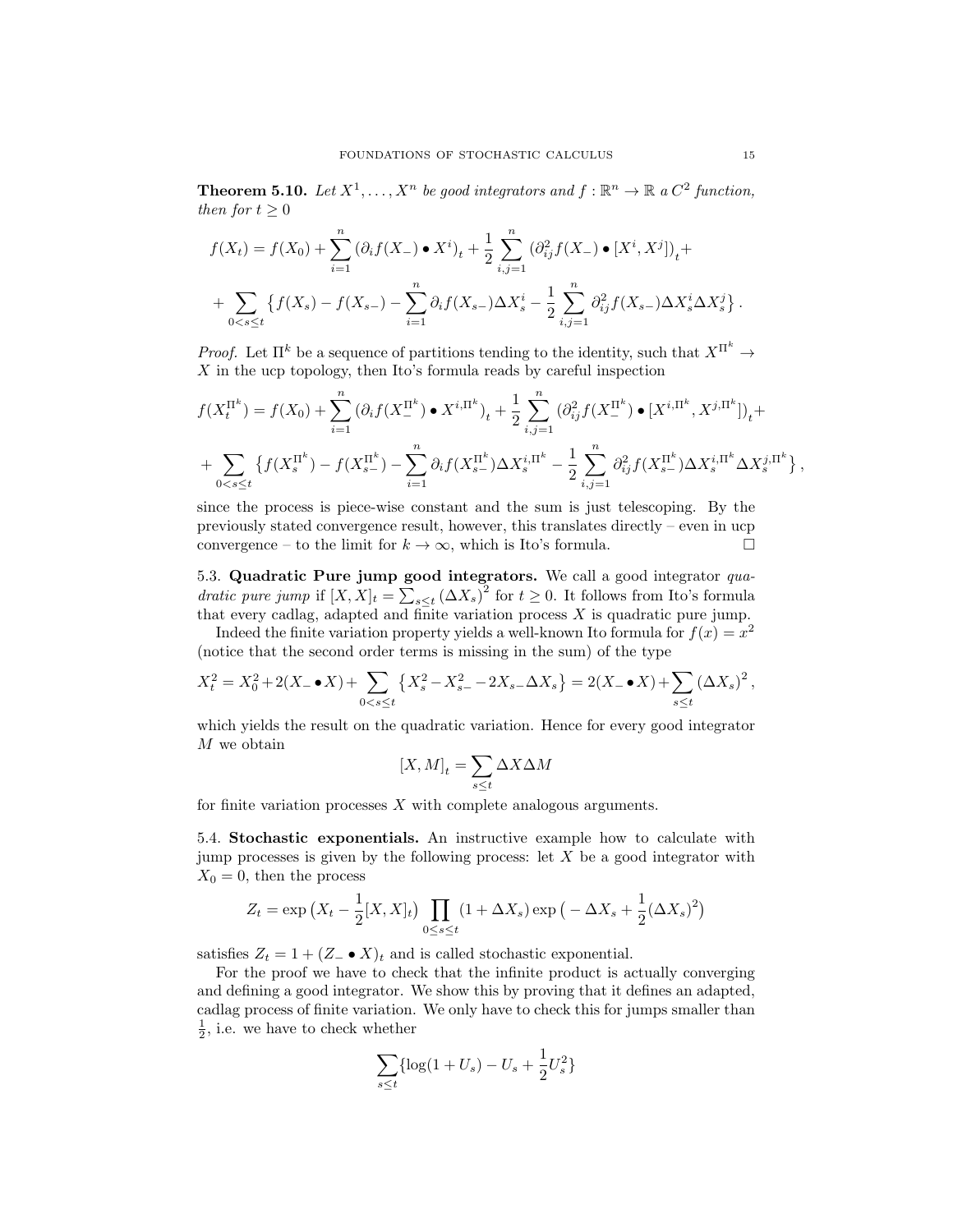converges absolutely, where  $U_s := \Delta X_s 1_{\{|\Delta X_s|\geq \frac{1}{2}\}}$ , for  $s \geq 0$ . This, however, is true since  $|\log(1+x)-x+\frac{1}{2}| \leq Cx^3$  for  $|x| \leq \frac{1}{2}$  and  $\sum_{s\leq t} \Delta X_s^2 \leq [X,X] < \infty$ almost surely. Hence we can apply Ito's formula for the function  $\exp(x_1)x_2$  with good integrators

$$
X_t^1 = X_t - \frac{1}{2}[X, X]_t
$$

and

$$
X_t^2 = \prod_{0 \le s \le t} (1 + \Delta X_s) \exp\left(-\Delta X_s + \frac{1}{2} (\Delta X_s)^2\right).
$$

This leads to

$$
Z_t = 1 + (Z - \bullet X)_t - \frac{1}{2}(Z - \bullet [X, X])_t + (\exp(X_{-}^1) \bullet X^2)_t + \frac{1}{2}(Z - \bullet [X^1, X^1])_t +
$$
  
+ 
$$
\sum_{s \le t} \{Z_s - Z_{s-} - Z_{s-} \Delta X_s^1 - \exp(X_{s-}^1) \Delta X_s^2 - \frac{1}{2}Z_{s-}(\Delta X^1)^2 \} =
$$
  
= 1 + (Z - \bullet X)\_t,

since

$$
\Delta Z_s = Z_{s-} \exp \left( \Delta X_s - \frac{1}{2} (\Delta X_s)^2 \right) \left( 1 + \Delta X_s \right) \exp \left( - \Delta X_s + \frac{1}{2} (\Delta X_s)^2 \right)
$$

holds true, for  $s \geq 0$ .

5.5. Lévy' Theorem. Another remarkable application is Lévy's theorem: consider local martingales  $B^1, \ldots, B^n$  starting at 0 with continuous trajectories such that  $[B^i, B^j]_t = \delta^{ij} t$  for  $t \geq 0$ . Then  $B^1, \ldots, B^n$  are standard Brownian motions.

For this theorem we have to check that stochastic integrals along locally square integrable martingales are locally square integrable martingales: indeed let X be a locally square-integrable martingale and  $H \in \mathbb{L}$ , then by localizing and the formula

$$
(H \bullet X)^\tau = (H \bullet X^\tau) = (H1_{]0,\tau]} \bullet X^\tau) = (H1_{]0,\tau]} \bullet X)
$$

we can assume that  $H$  is bounded and  $X$  is in fact a square integrable martingale with  $E[X^2_{\infty}] < \infty$ . Then, however, we have by Ito's insight that for sequence of partitions tending to identity the process

$$
(H^{\Pi^k} \bullet X)
$$

is a square integrable martingale, which satisfies additionally

$$
E[(H^{\Pi^k} \bullet X)_{\infty}^2] \leq ||H||_{\infty} E[X_{\infty}^2].
$$

By martingale convergence this means that the limit in probability of the stochastic integrals is also a square integrable martingale, whence the result.

This can be readily applied to the stochastic process

$$
M_t := \exp (i \langle \lambda, B_t \rangle + \frac{t}{2} ||\lambda||^2)
$$

for  $t \geq 0$  and  $\lambda \in \mathbb{R}^n$ , which is a bounded local martingale by the previous consideration and Ito's formula. A bounded local martingale is a martingale, whence

$$
E[\exp(i\langle \lambda, B_t - B_s \rangle) | \mathcal{F}_s] = \exp(-\frac{t-s}{2} ||\lambda||^2).
$$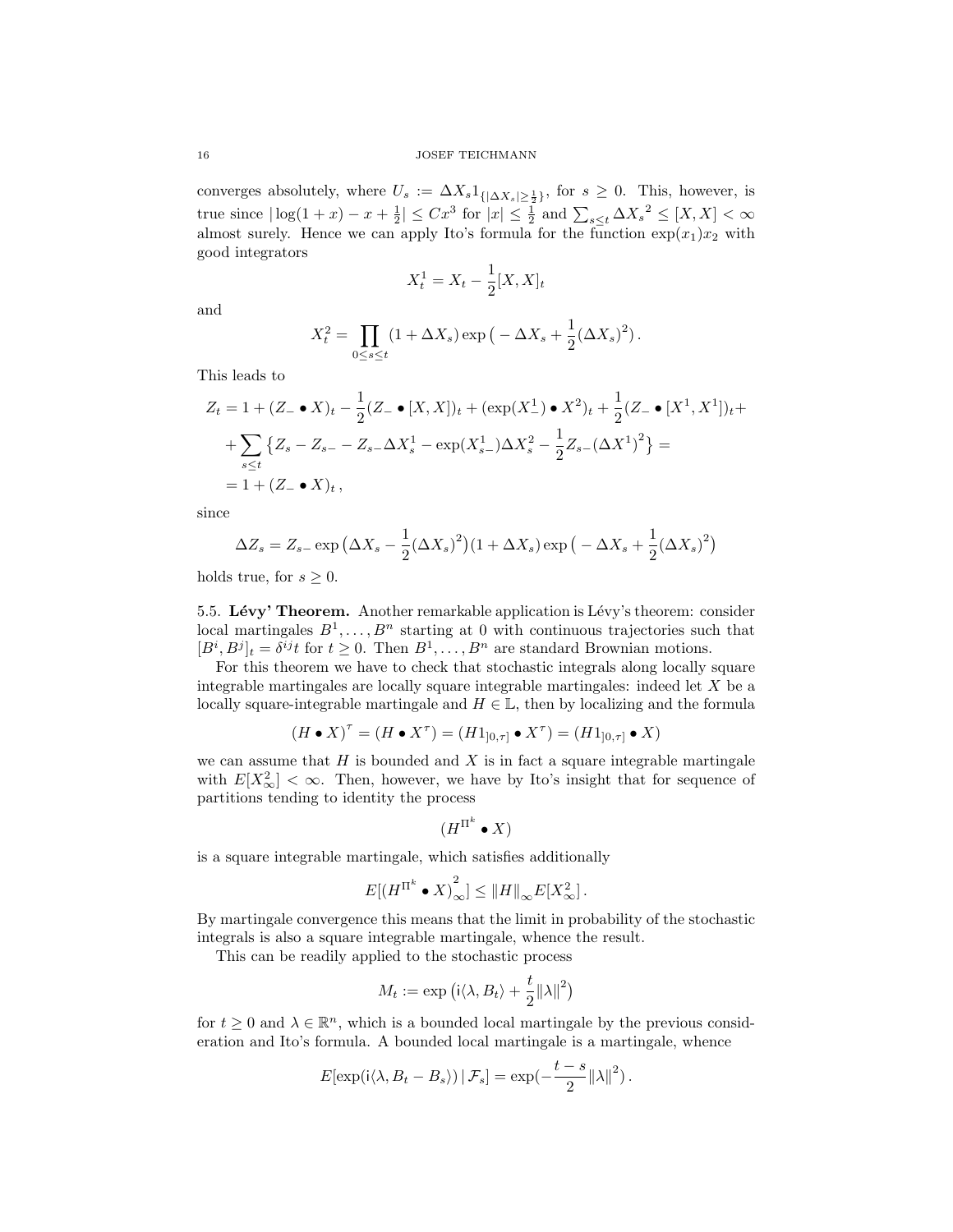### 6. Stochastic Integration for predictable integrands

For many purposes (i.e. martingale representation) it is not enough to consider only caglad integrands, but predictable integrands are needed. This cannot be achieved universally for all good integrators, but has to be done case by case. The main tool for this purpose are  $\mathcal{H}^p$  spaces, for  $1 \leq p < \infty$ , which are spaces of martingales with certain integrability properties, the most important being  $\mathcal{H}^1$ . We present first the  $\mathcal{H}^p$  and specialize then to  $p = 1$  and  $p = 2$ . This is inspired by [\[6\]](#page-18-1) and does explicitly not make use of the fundamental theorem of local martingales.

Main tool for the analysis are the Burkholder-Davis-Gundy inequalities:

**Theorem 6.1.** For every  $p \ge 0$  there are constants  $0 < c_p < C_p$  such that for every martingale

$$
c_p E\big[ [M, M]_\infty^{\frac{p}{2}} \big] \leq E\big[ (|M|_\infty^*)^p \big] \leq C_p E\big[ [M, M]_\infty^{\frac{p}{2}} \big]
$$

holds true.

Remark 6.2. The inequalities follow from the same inequalities for discrete martingales, which can be proved by deterministic methods. In fact equations of the type

$$
(h \bullet M)_T + [M, M]_T^{\frac{p}{2}} \le (|M|_T^*)^p \le C_p [M, M]_T^{\frac{p}{2}} + (g \bullet M)_T
$$

hold true, with predictable integrands  $h, g$  and martingales  $M$  on a finite index set with upper bound  $T$  hold, see [\[1\]](#page-18-5).

Let M be a martingale and let us take a sequence of refining partitions  $\Pi^n$ tending to identity, for which  $M^{\Pi^n} \to M$  in ucp and  $[M^{\Pi^n}, M^{\Pi^n}] \to [M, M]$  in ucp. Fix some time horizon  $T > 0$ , then by monotone convergence

$$
E\left[\left(|M^{\Pi^n}|_T^*\right)^p\right] \to E\left[\left(|M|_T^*\right)^p\right]
$$

as  $n \to \infty$ , since the sequence of partitions is refining. If  $E[(|M|_T^*)^p] = \infty$ , we obtain that all three quantities are infinity. If  $E[(|M|_T^*)^p] < \infty$  we obtain by dominated convergence that

$$
E\big[\big[M^{\Pi^{m}} - M^{\Pi^{n}}, M^{\Pi^{m}} - M^{\Pi^{n}}\big]_{T}^{\frac{p}{2}}\big] \leq E\big[\big(\big|M^{\Pi^{m}} - M^{\Pi^{n}}\big]_{T}^{*}\big)^{p}\big] \to 0
$$

which means by

$$
E\Big[\big|[M^{\Pi^{m}},M^{\Pi^{m}}]^{\frac{1}{2}}-[M^{\Pi^{n}},M^{\Pi^{n}}]^{\frac{1}{2}}_{T}\big]^p\Big]\leq E\big[[M^{\Pi^{m}}-M^{\Pi^{n}},M^{\Pi^{m}}-M^{\Pi^{n}}]^{\frac{p}{2}}_{T}\big]
$$

the  $L^p$  convergence of the quadratic variations to  $[M, M]$ . This yields the result for any  $T > 0$  and hence for  $T \to \infty$ .

Remark 6.3. The case  $p = 2$  can be readily derived from Doob's maximal inequality, see Theorem [3.3,](#page-5-0) and we obtain

$$
E\big[ [M,M]_\infty \big] = E\big[ M_\infty^2 \big] \le E\big[ \big( |M|_\infty^* \big)^2 \big] \le 4E\big[ M_\infty^2 \big] = E\big[ [M,M]_\infty \big] \, .
$$

**Definition 6.4.** Let  $p \ge 1$  be given. Define the vector space  $\mathcal{H}^p$  as set of martingales M where

$$
\|M\|_{\mathcal{H}^p}^p:=E\big[(|M|_\infty^*)^p\big]<\infty
$$

holds true.

By the Burkholder-Davis-Gundy inequalities the following theorem easily follows: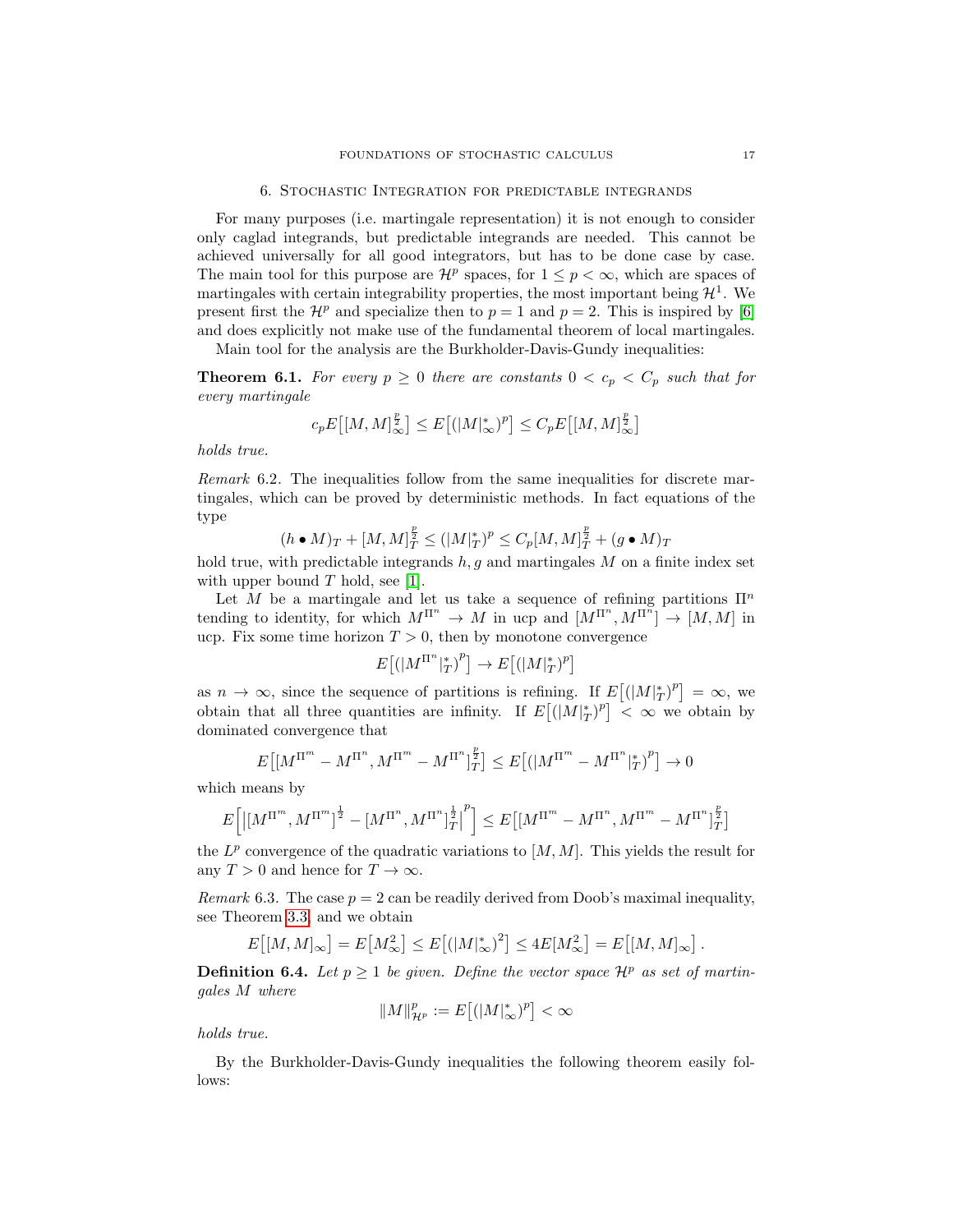**Theorem 6.5.** For  $p \geq 1$  the space  $\mathcal{H}^p$  is a Banach space with equivalent norm

$$
M \mapsto E\big[ [M, M]_\infty^{\frac{p}{2}} \big]^{\frac{1}{p}}.
$$

For  $p = 2$  the equivalent norm is in fact coming from a scalar product

 $(M, N) \mapsto E\big[[M, N]_T\big]$ .

Additionally we have the following continuity result:  $M^n \to M$  in  $\mathcal{H}^p$ , then  $(Y \bullet$  $M_n$ )  $\rightarrow$  (Y • M) in ucp for any left-continuous process  $Y \in \mathbb{L}$ . In particular  $[M^n, N] \rightarrow [M, N]$  in ucp.

In the next step we consider a weaker topology of  $L^p$  type on the set of simple predictable integrands. The following lemma tells about the closure with respect to this topology.

**Lemma 6.6.** Let A be an increasing finite variation process and V a predictable process with

$$
(|V|^p \bullet A)_t < \infty \,,
$$

then there exists a sequence of bounded, simply predictable processes  $V^n$  in bS such that

 $(|V - V^n|^p \bullet A)_t \to 0,$ 

as  $n \to \infty$ .

Proof. By monotone class arguments it is sufficient to prove the lemma for LCRL processes, for which it is, however, clear, since they can be approximated in the ucp topology by simply predictable processes.

The main line of argument is to construct for predictable processes  $V$  satisfying certain integrability conditions with respect to  $[M, M]$  a stochastic integral  $(V \bullet M)$ for  $M \in \mathcal{H}^p$ . We take the largest space  $\mathcal{H}^1$  in order to stay as general as possible.

**Proposition 6.7.** Let  $M \in \mathcal{H}^1$  be fixed and let  $V^n$  be a sequence of bounded, simple predictable processes such that

$$
E\big[ (|V - V^n|^2 \bullet [M, M])_\infty^{\frac{1}{2}} \big] \to 0
$$

then the sequence  $(V^n \bullet M)$  is a Cauchy sequence in  $\mathcal{H}^1$  defining an element  $(V \bullet M)$ , which does only depend on V and not on the approximating sequence  $V^n$  and which is uniquely determined by

$$
[(V \bullet M), N] = (V \bullet [M, N])
$$

for martingales N.

Proof. This is a direct consequence of the Burkholder-Davis-Gundy inequalities, since

$$
E\big[|(V^n \bullet M) - (V^m \bullet M)|_{\infty}^*\big)\big] \leq C_1 E\big[((V^n - V^m)^2 \bullet [M, M])_{\infty}^{\frac{1}{2}}\big] \to 0
$$

as  $n, m \to \infty$ . Whence  $(V \bullet M)$  is a well-defined element of  $\mathcal{H}^1$ , which only depends on  $V$  and not on the approximating sequence. For all martingales  $N$  and all simple predictable strategies the formula

$$
[(V^n \bullet M), N] = (V^n \bullet [M, N])
$$

holds true by basic rules for LCRL integrands. By passing to the limit we obtain the general result. Uniqueness is clear since  $[M, M] = 0$  means  $M =$  by Burkholder-Davis-Gundy inequalities.